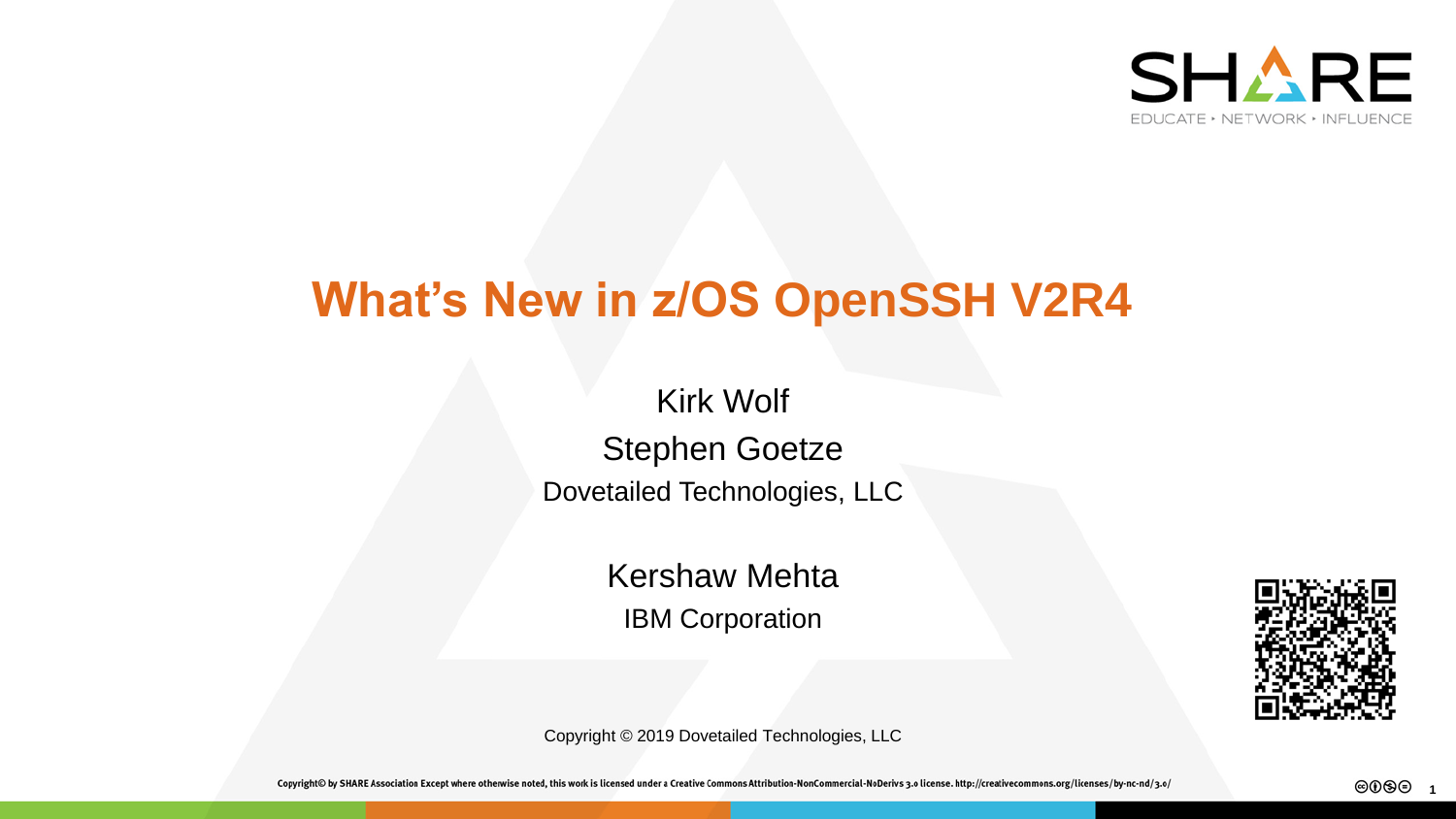



Co:Z® is a registered trademark of Dovetailed Technologies, LLC

z/OS® is a registered trademark of IBM Corporation

Windows, PowerShell are trademarks of Microsoft Corporation

ssh® is a registered trademark of SSH Communications Security Corp.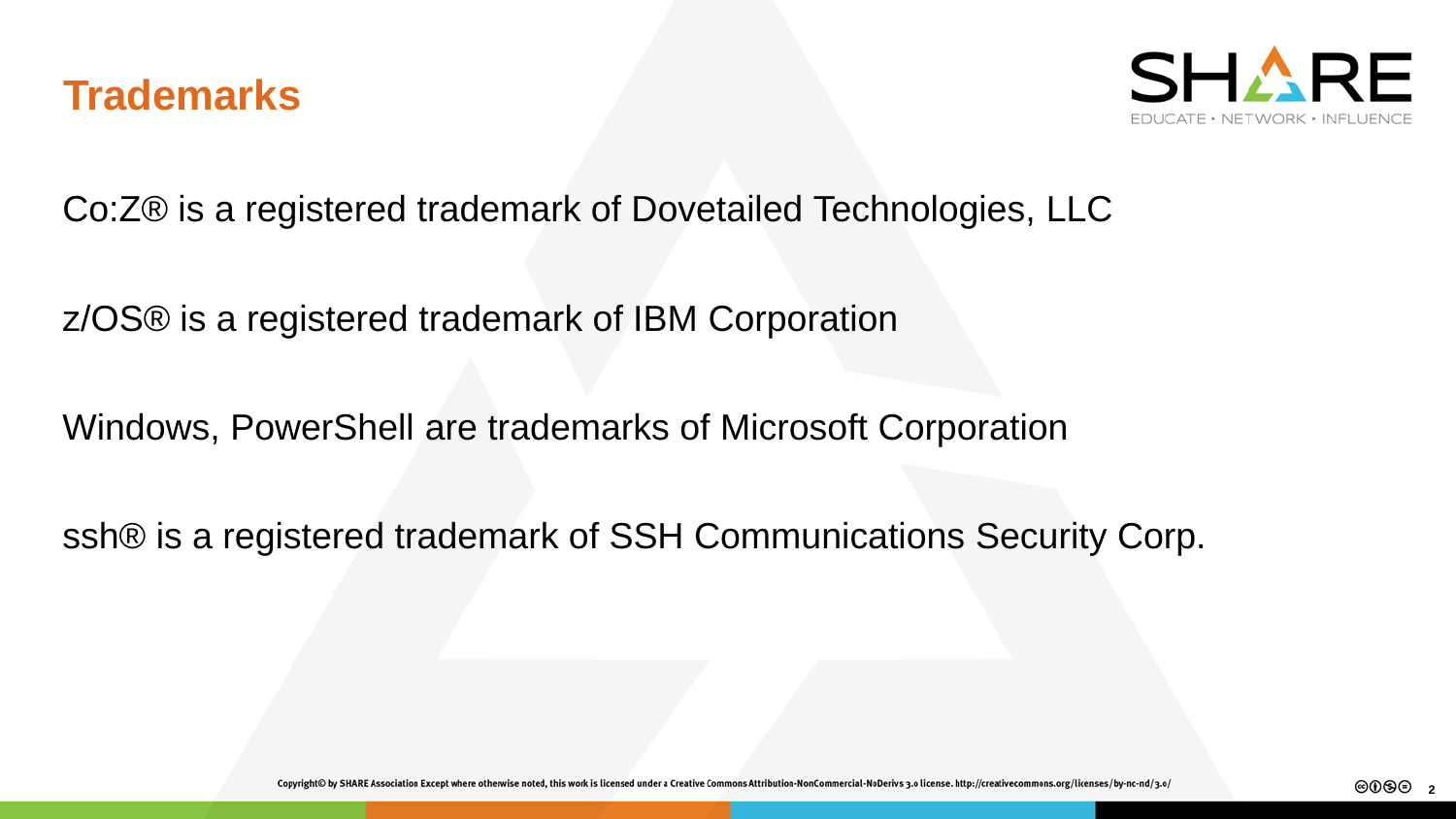#### **Dovetailed Technologies**



We provide  $z/OS$  customers world wide with innovative solutions that enhance and transform traditional mainframe workloads:

- Co:Z Co-Processing Toolkit for z/OS Uses IBM z/OS OpenSSH
	- z/OS Enabled SFTP
	- z/OS Hybrid Batch
	- z/OS Unix Batch Integration
	- z/OS Remote Services
- JZOS acquired by IBM and now part of the z/OS Java SDK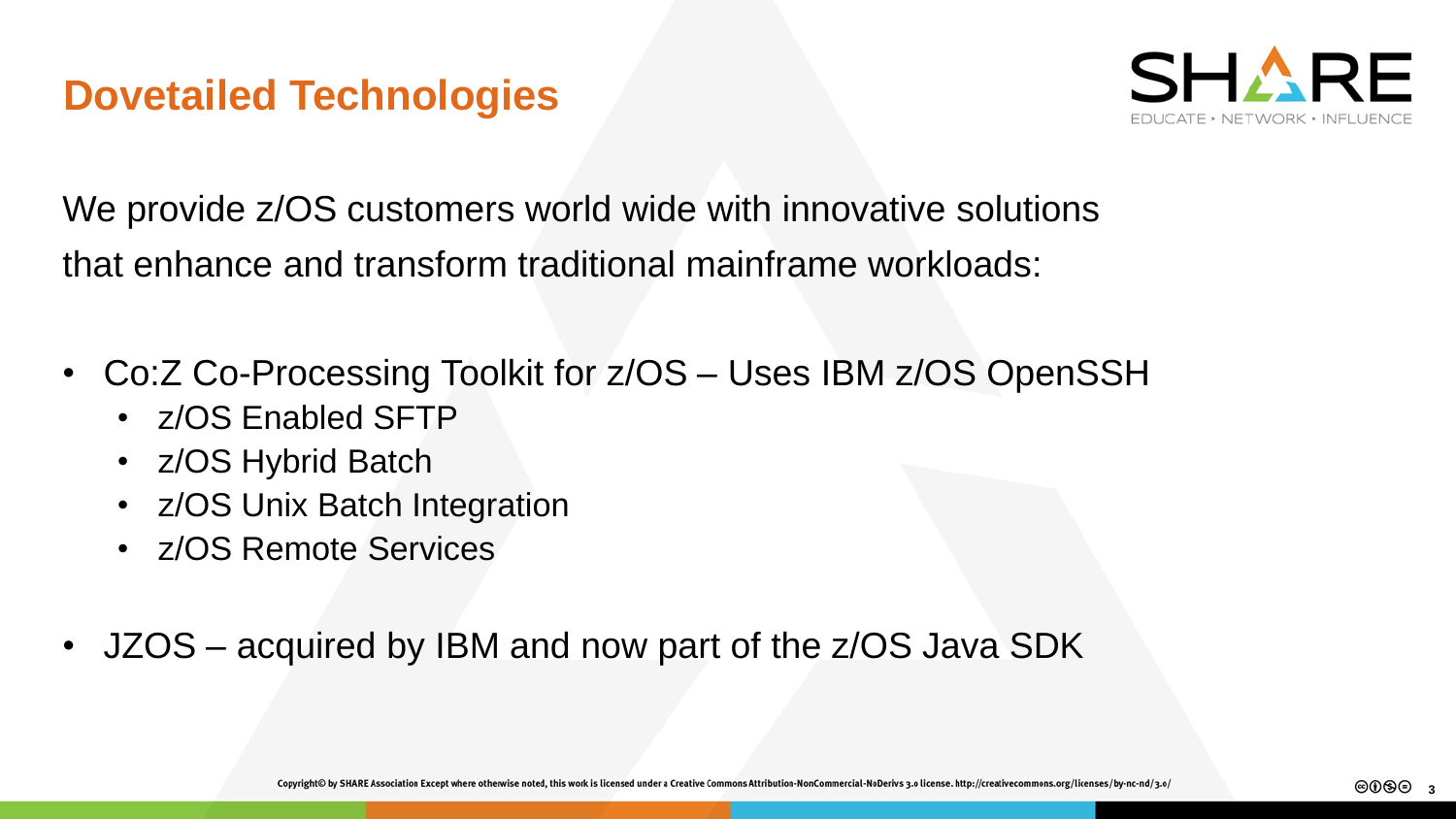# **Agenda**



- What is SSH?
- Review major releases:
	- z/OS V2R3 OpenSSH
	- z/OS V2R4 OpenSSH
- Migration considerations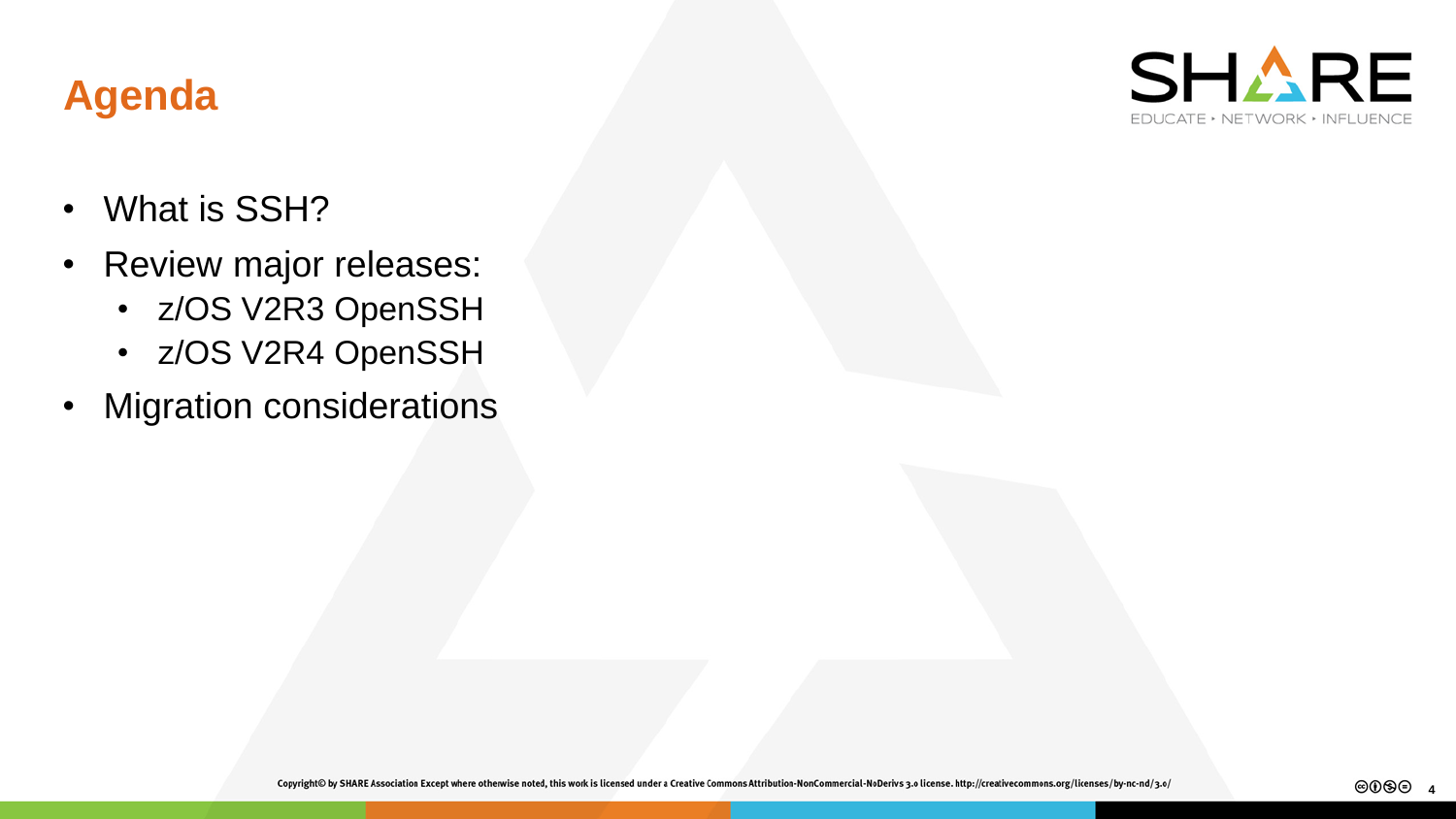#### **What is SSH?**



- The IETF SSH-2 standard protocol (RFC 4251 etc)
- Features
	- A secure (encrypted) connection over one TCP/IP socket between a client and a server
	- Authentication of both user and host(server)
	- (optional) LZ compression
- Support for one or more simultaneous application channels over the same connection: terminal, sftp, command, port forwarding, ...
- There are many compatible implementations
	- OpenSSH is by far the most popular; it is a default package on all Unix/Linux distributions. Also available from Microsoft for Windows and PowerShell.
	- PuTTY is a popular free Windows client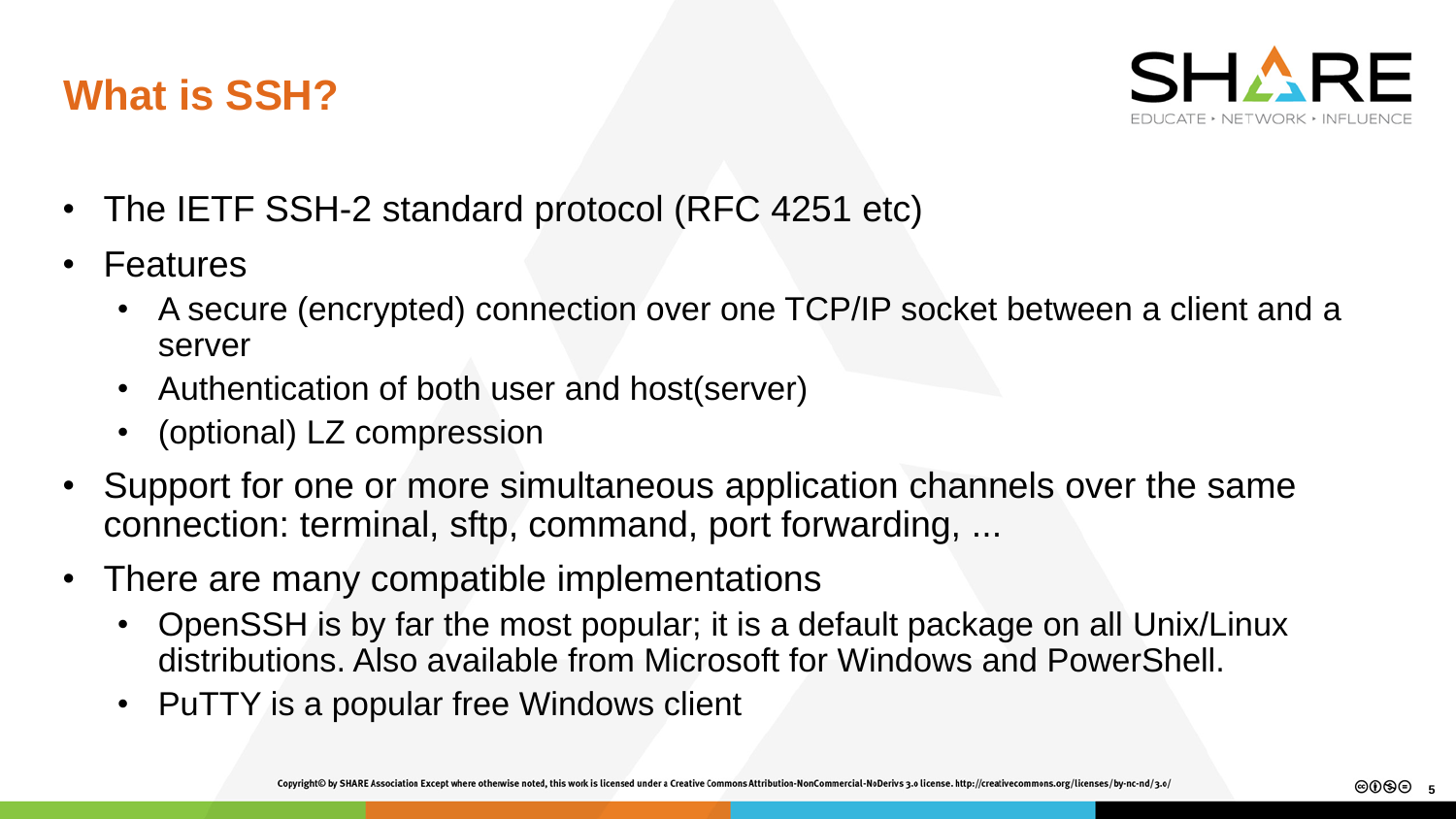#### **SSH2 Crypto at-a-glance**



- Key Exchange "kex"
	- Some variant of the Diffie-Hellman algorithm
	- Client generated random number and the server key are used to
		- Allow the client to authenticate the identity of the server
		- Cooperatively generate and exchange a secret session key
		- Supports session rekeying. Typically once/hour or GB
- User Authentication
	- At start of session, a password or user key pair can be used to authenticate the user to the server
- Session Encryption
	- A symmetric Cipher uses the shared session key to encrypt the packet payload
	- An HMAC algorithm (typically HMAC-SHA-x) is used to generate a secure hash of each packet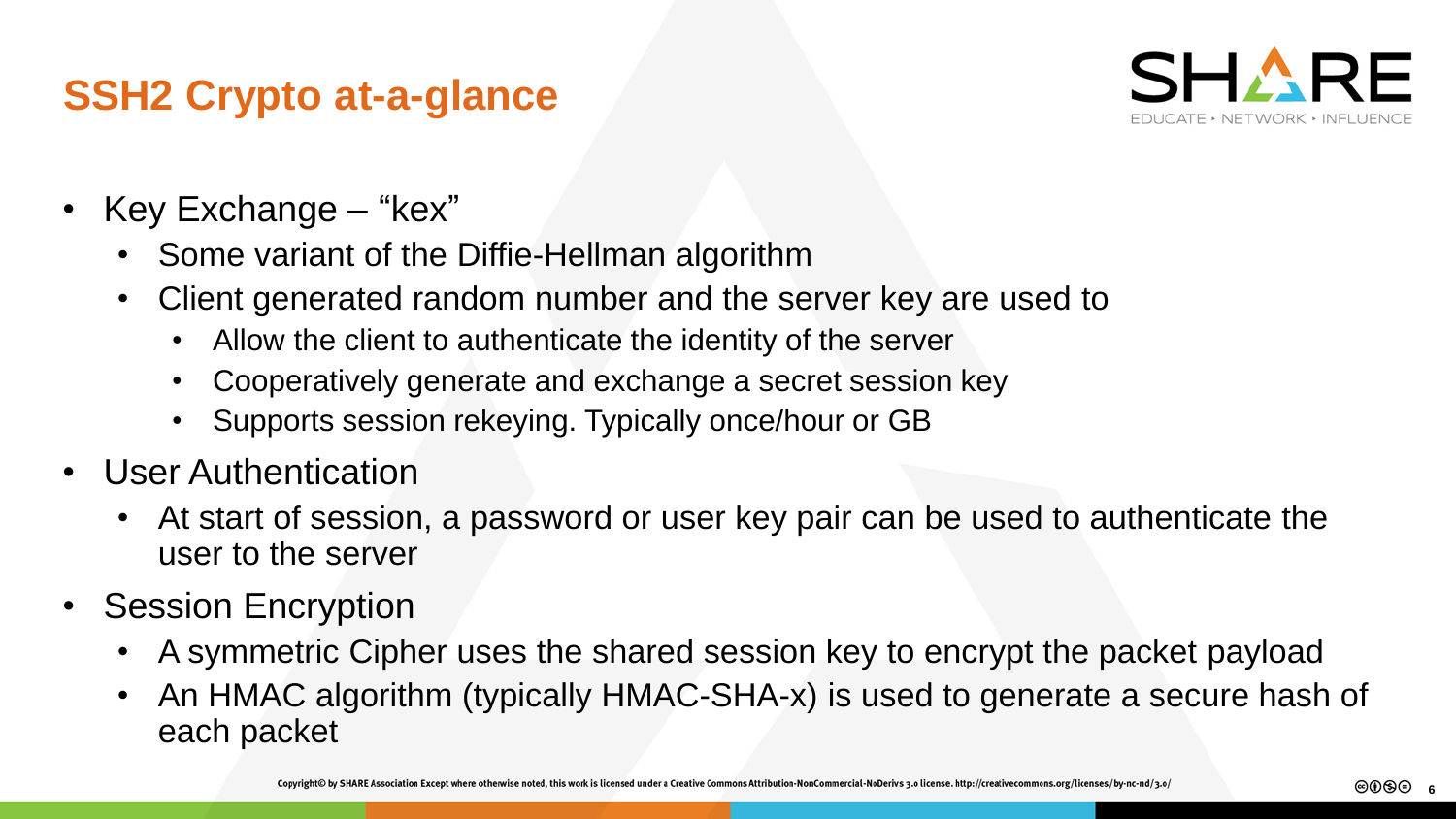### **SSH Encryption and Authentication**



ssh client

ssh server

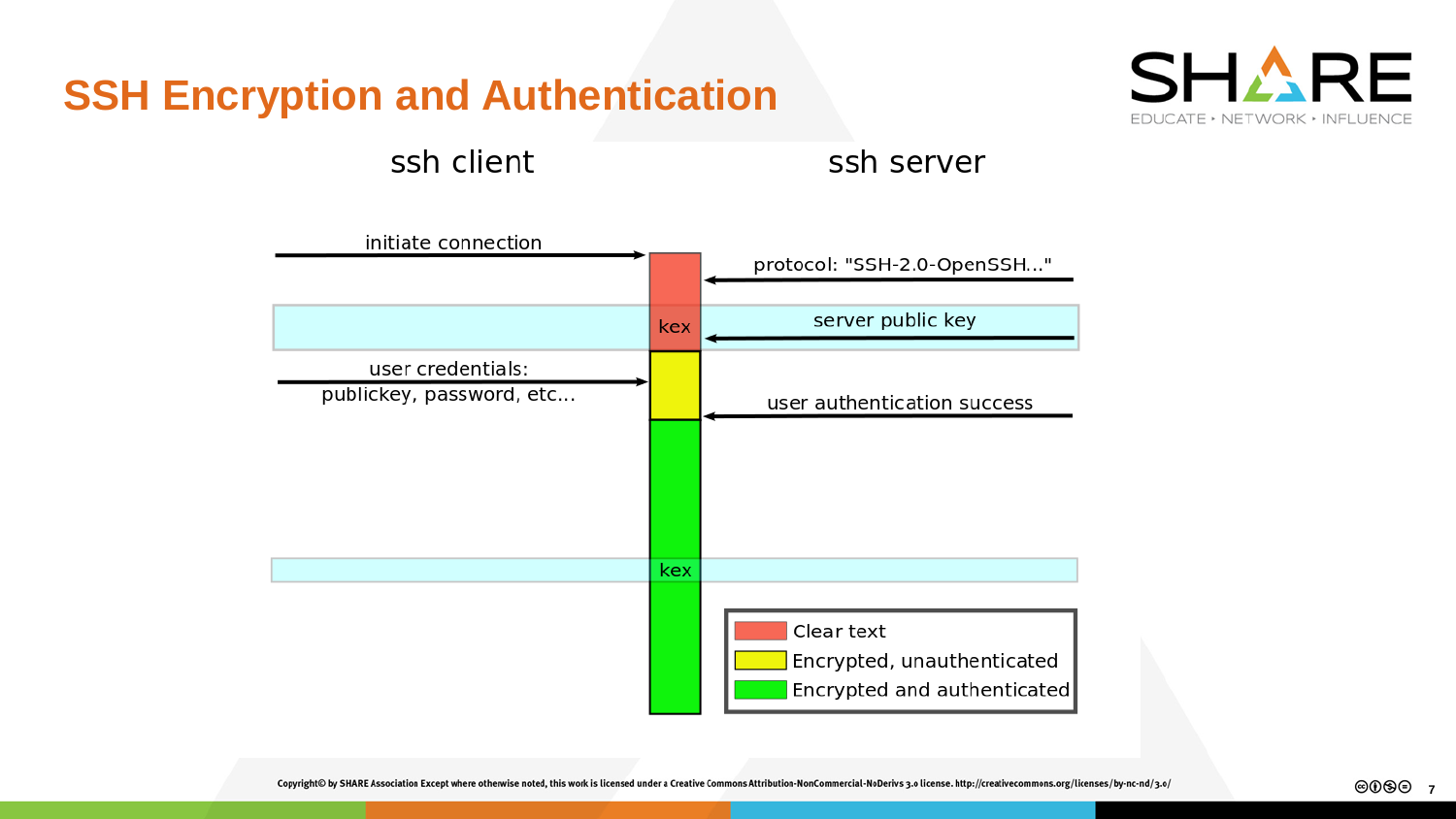#### **IBM z/OS OpenSSH - Versions**



- IBM z/OS V2R2 OpenSSH
	- V2.2.0 HOS2220 z/OS 2.2 OpenSSH 6.4p1
- IBM z/OS V2R3 OpenSSH
	- **V2.3.0 – HOS2230 – z/OS 2.3 - OpenSSH 6.4p1**
- IBM z/OS V2R4 OpenSSH
	- **V2.4.0 – HOS2240 – z/OS 2.4 - OpenSSH 7.6p1**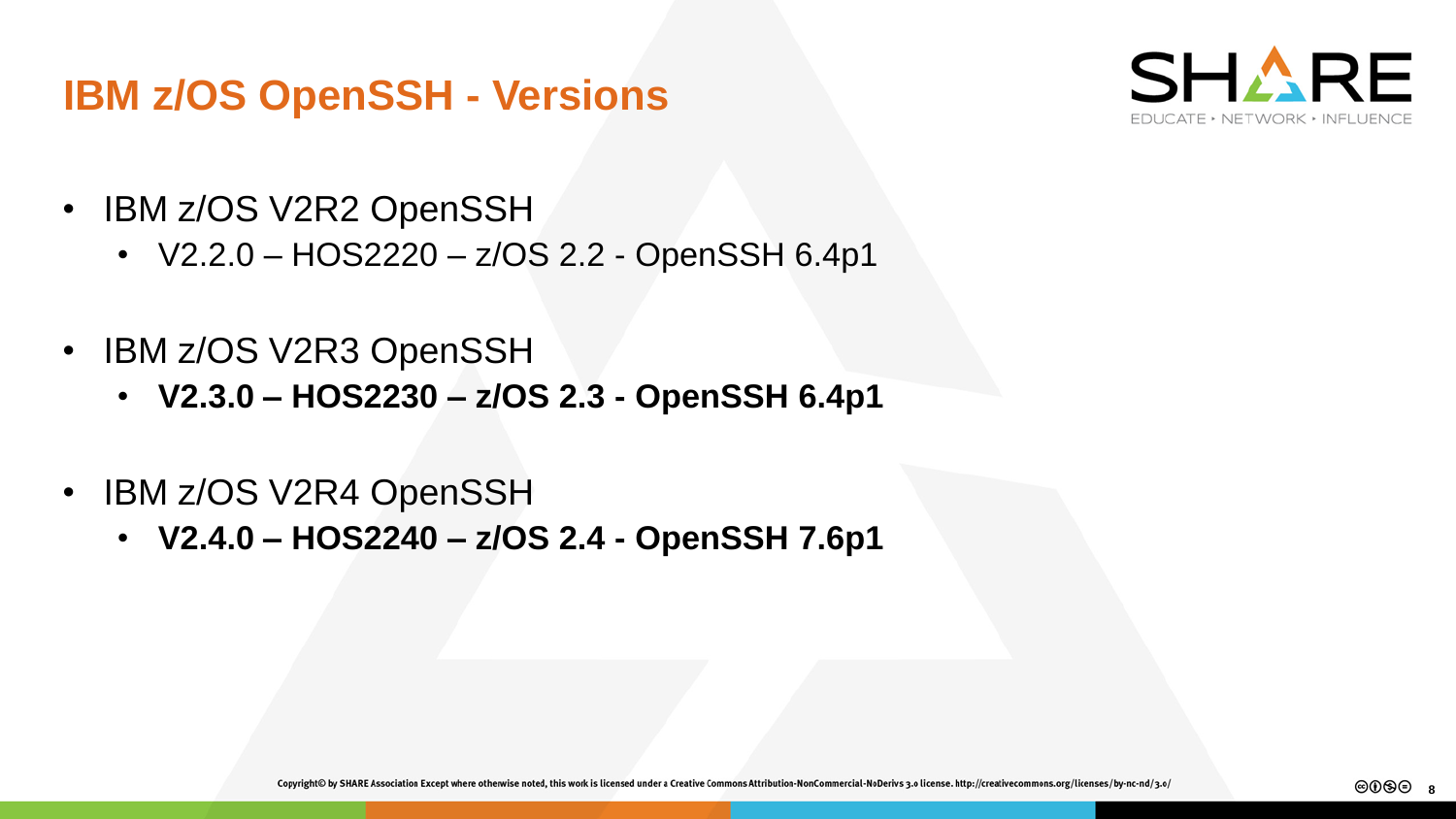## **IBM z/OS V2R3 OpenSSH – Change Summary**



- CPACF Support
	- V2R3 with APAR OA54299 installed enables IBM z/OS OpenSSH to directly use the CPACF instruction, when present, to implement symmetric ciphers and MAC algorithms
- zERT Support
	- Updated to be a Cryptographic Protocol Provider for z/OS Encryption Readiness Technology (zERT)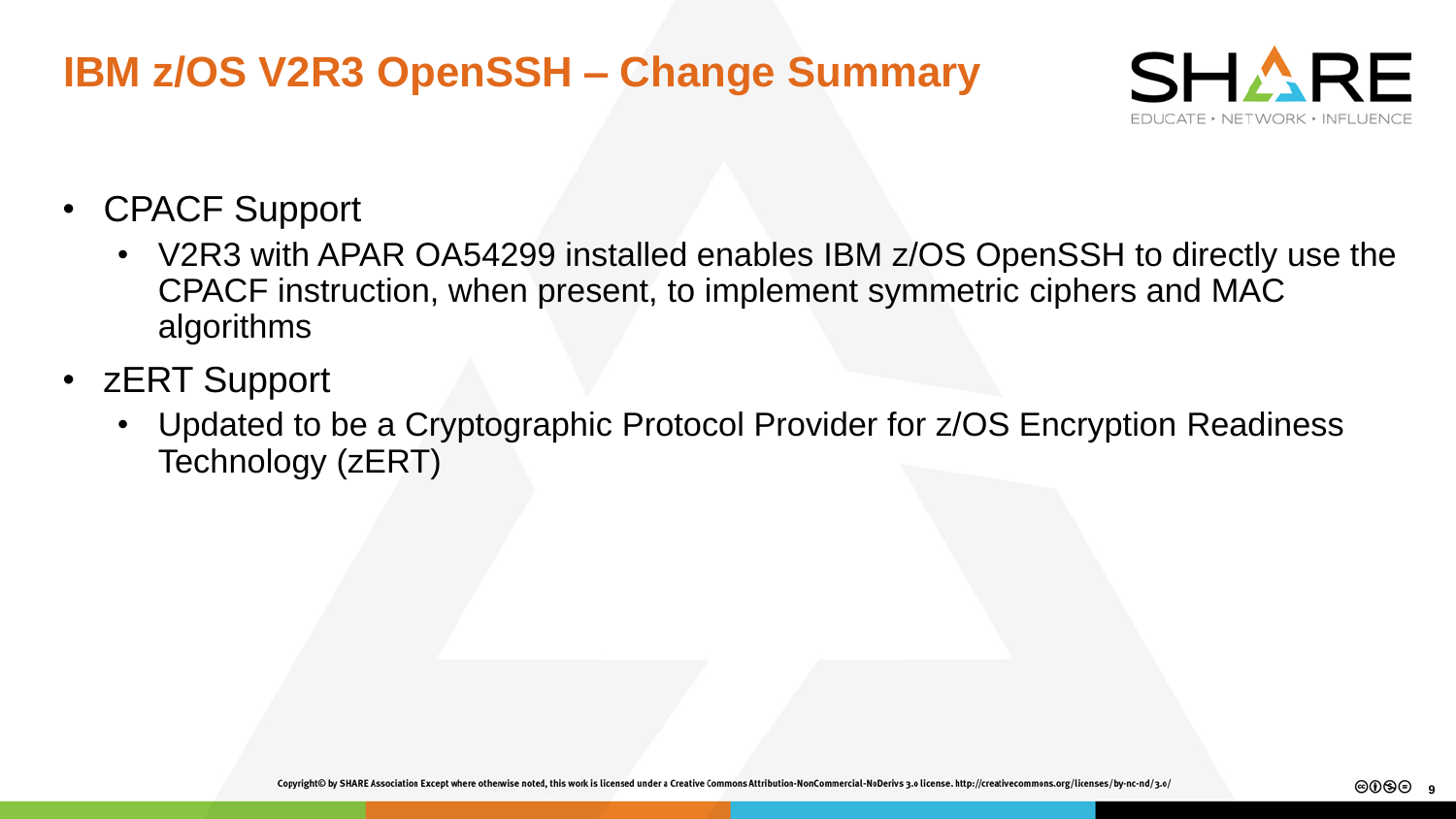#### **IBM z/OS V2R4 OpenSSH – New Feature Summary**



- Base upgraded from OpenSSH 6.4p1 to 7.6p1
- KeyRing keys now use Systems SSL for signature creation and verification
- Support ECDSA in KeyRing and in FIPS mode
- Added new cryptography algorithms
	- Key exchange (KEX)
	- **Cipher**
	- User/host Keys
- Added ssh-proxyc for ssh clients to connect using SOCKS5 proxy servers
- Enhanced SMF Type 119 subtype 94 and 95 to identify connection IP address and port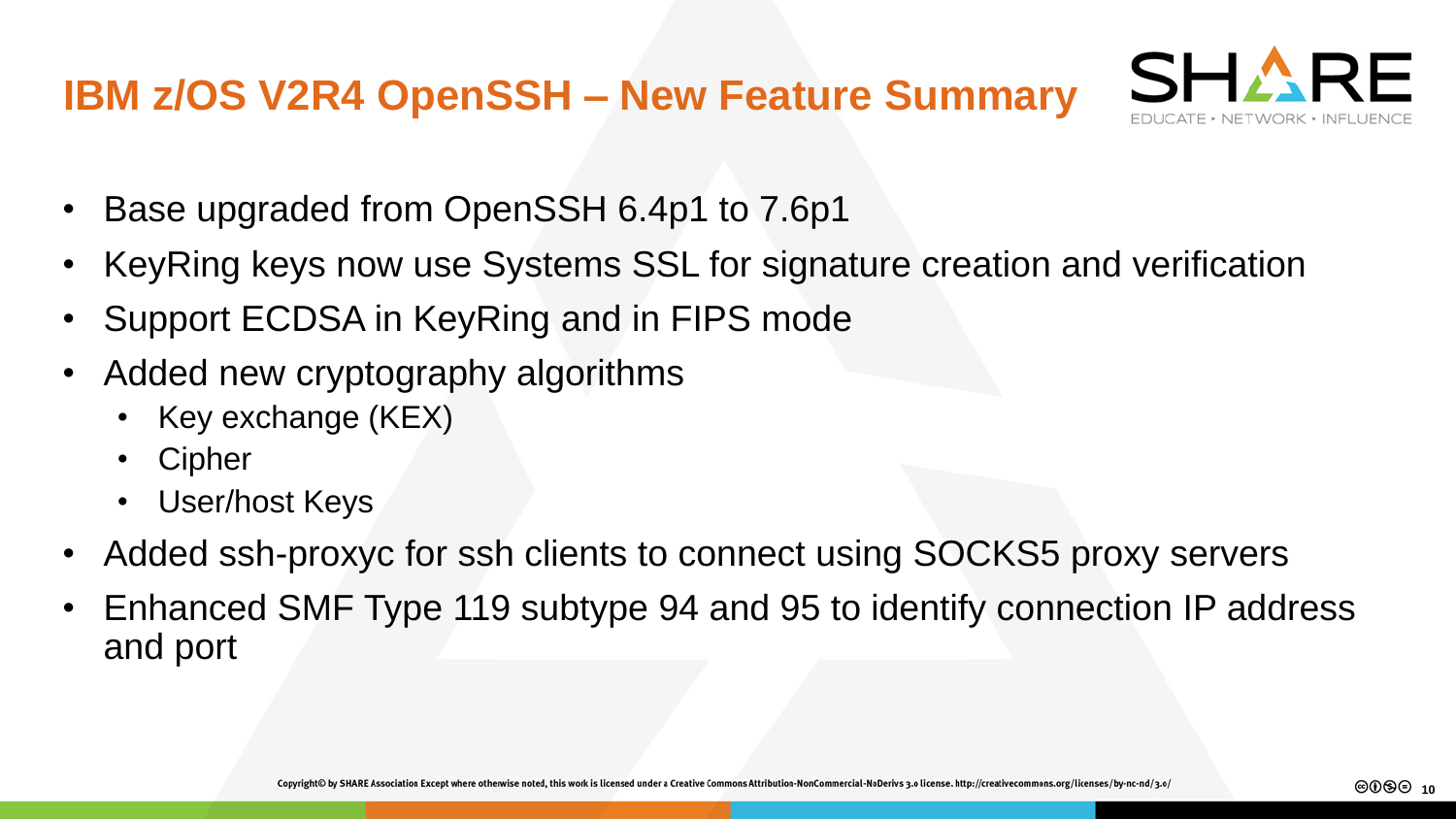

- **Upgraded from OpenSSH 6.4p1 (released November 2013) to OpenSSH 7.6p1 (released October 2017)**
	- No change to versions of OpenSSL 1.0.1c and zlib 1.2.3
	- Security patches and bug fixes through OpenSSH 7.8p1 also included
- KeyRing keys now use Systems SSL for signature creation and verification
	- SSH keys (both user and host) stored in KeyRings now use Systems SSL and ICSF for all operations
	- Private key material for these keys may now be stored in ICSF on crypto cards
	- May require permitting users access to algorithm resources in the CSFSERV class if using KeyRing keys and these RACF resources are defined
- Support ECDSA keys (user and host) in z/OS KeyRings and with FIPS
	- Customers can use ECDSA keys with the additional security of KeyRing and ICSF
	- Includes the ability to store private key material in crypto cards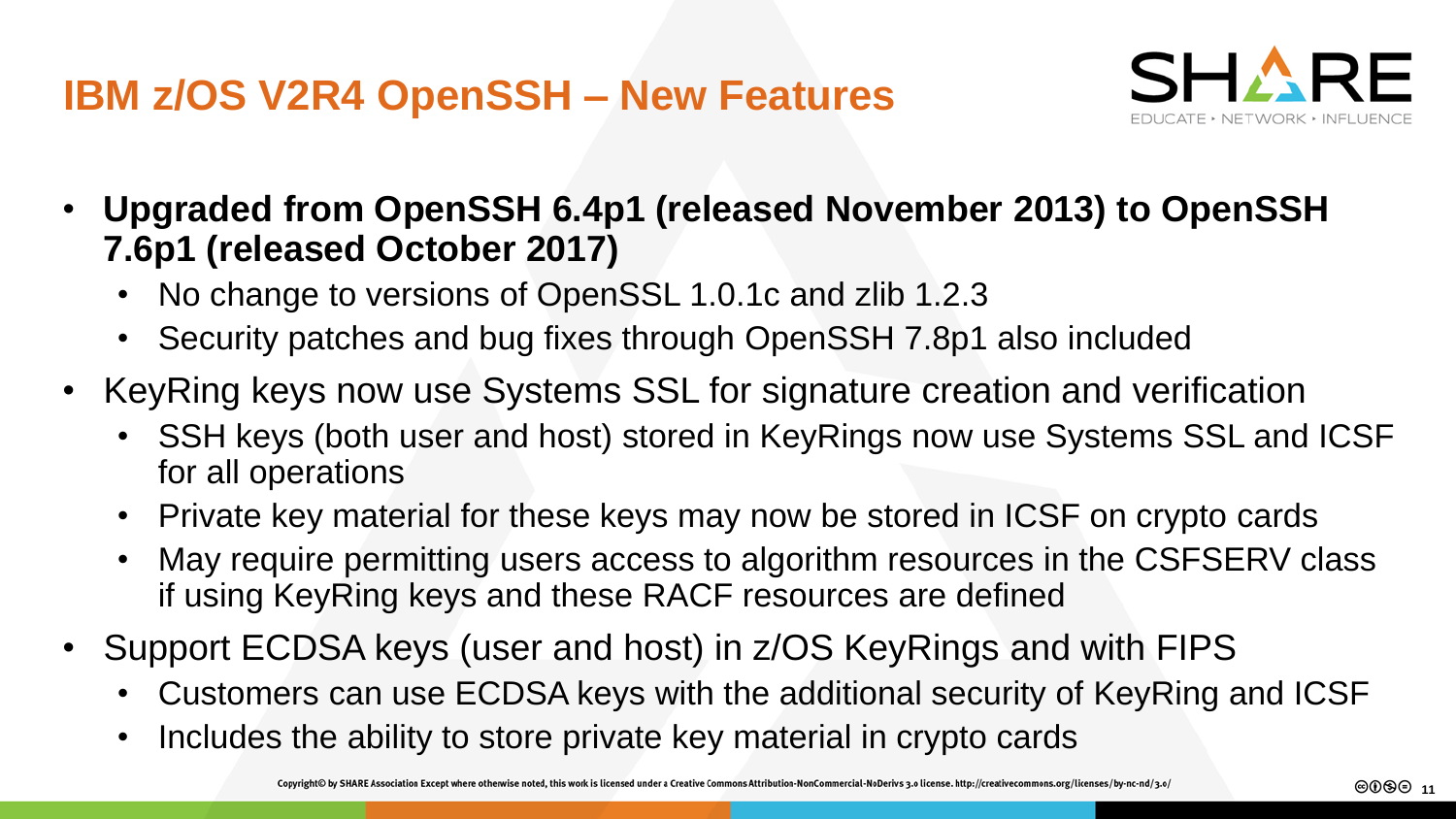

**Key Exchange algorithms** (listed in default preference order):

**curve25519-sha256 curve25519-sha256@libssh.org** ecdh-sha2-nistp256\* ecdh-sha2-nistp384\* ecdh-sha2-nistp521\* diffie-hellman-group-exchange-sha256\* **diffie-hellman-group16-sha512 diffie-hellman-group18-sha512** diffie-hellman-group-exchange-sha1\* **diffie-hellman-group14-sha256** diffie-hellman-group14-sha1\*

**Bold** = new with  $z/OS V2.4$  (in OpenSSH 7.6.1)

 $=$  supported by ICSF

The list of available kex algorithms may be obtained using "ssh -Q kex"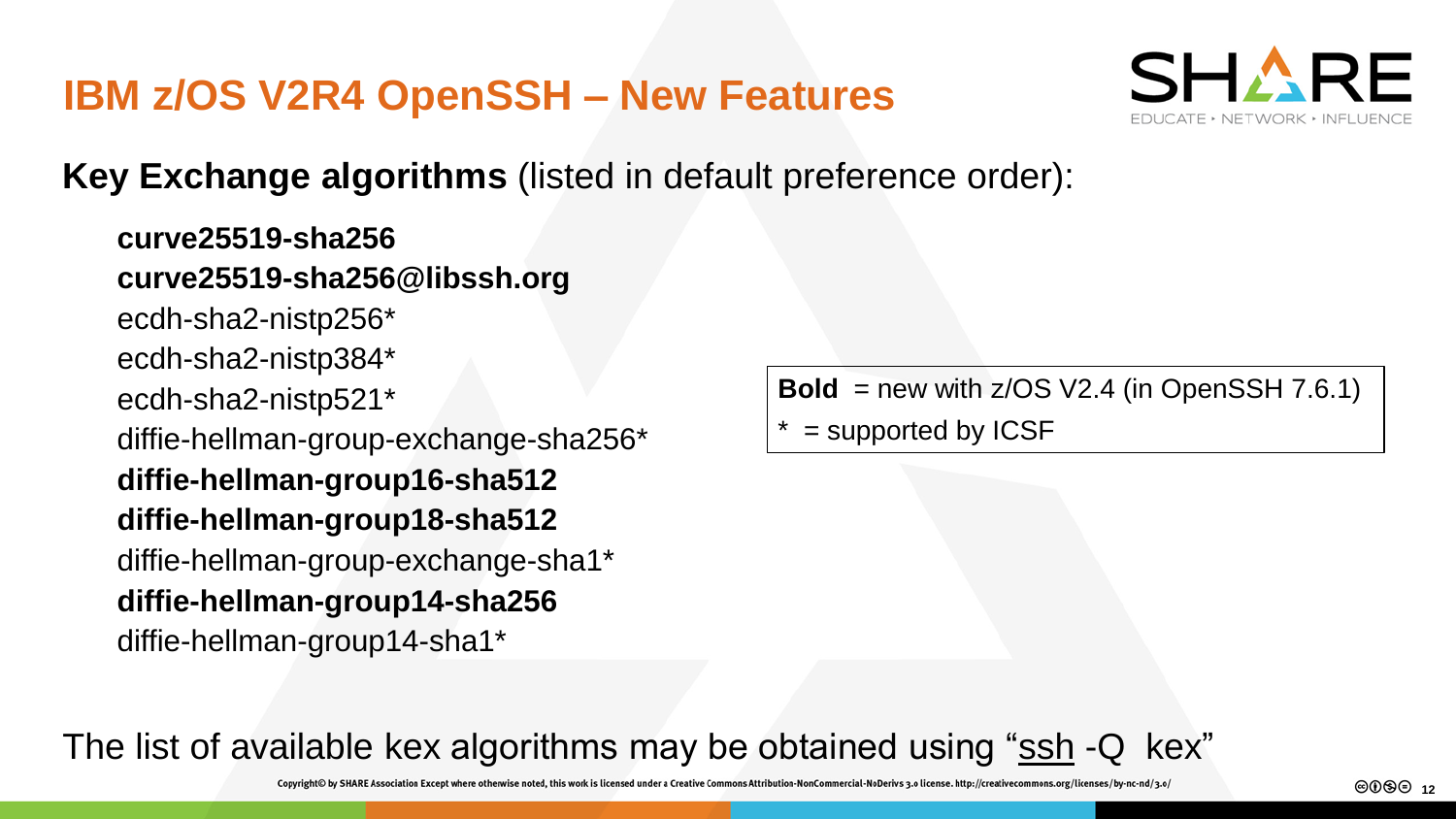

**Key algorithms** - used for ssh host(server) or user keys (listed in default preference order):

ecdsa-sha2-nistp256-cert-v01@openssh.com ecdsa-sha2-nistp384-cert-v01@openssh.com ecdsa-sha2-nistp521-cert-v01@openssh.com **ssh-ed25519-cert-v01@openssh.com** ssh-rsa-cert-v01@openssh.com ecdsa-sha2-nistp256 \* ecdsa-sha2-nistp384 \* ecdsa-sha2-nistp521 \* **ssh-ed25519** ssh-rsa \*

**Bold** = new with  $z/OS V2.4$  (in OpenSSH 7.6.1) \* = KeyRing (w/ICSF) support

**ed25519** is a elliptic curve signature scheme that offers better security than ECDSA and DSA and good performance.

ssh-dss \* (Note: DSA keys now disabled by default)

The list of available key algorithms may be obtained using "ssh -Q key"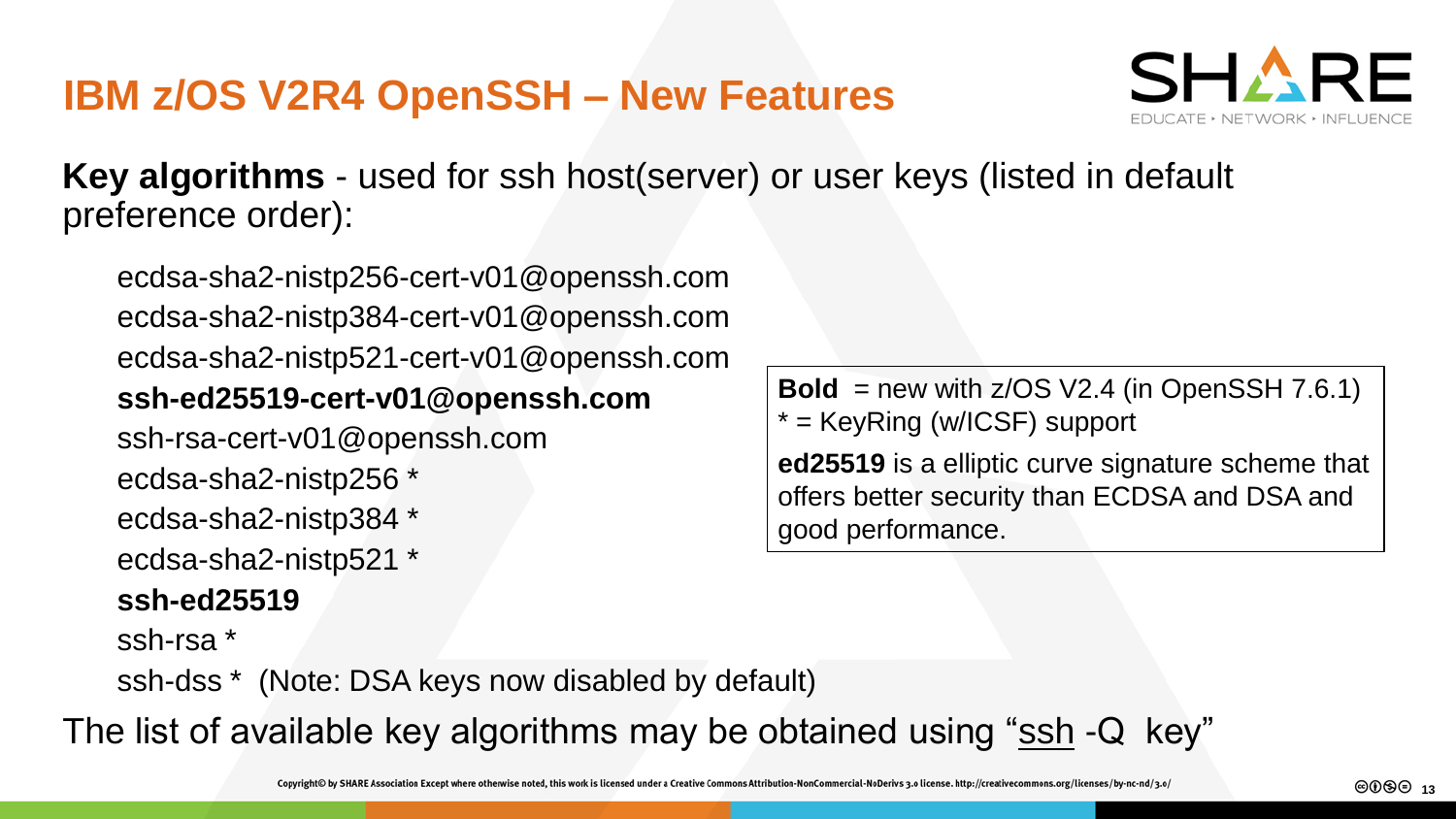

Cipher algorithms (listed in default preference order):

#### **chacha20-poly1305@openssh.com**

aes128-ctr \*# aes192-ctr \*# aes256-ctr \*# aes128-gcm@openssh.com aes256-gcm@openssh.com

```
aes*-cbc *# (present in /sample)
```
**Bold** = new with  $z/OS V2.4$  (in OpenSSH 7.6.1)

- $*$  = supported by ICSF
- # = supported using CPACF instructions

**chacha20-poly1305@openssh.com** combines Daniel Bernstein's ChaCha20 stream cipher and Poly1305 MAC to build an authenticated encryption mode

The list of available Cipher algorithms may be obtained using "ssh -Q cipher" **Note:** this order has been changed in the /sample configurations to prefer CPACF ciphers.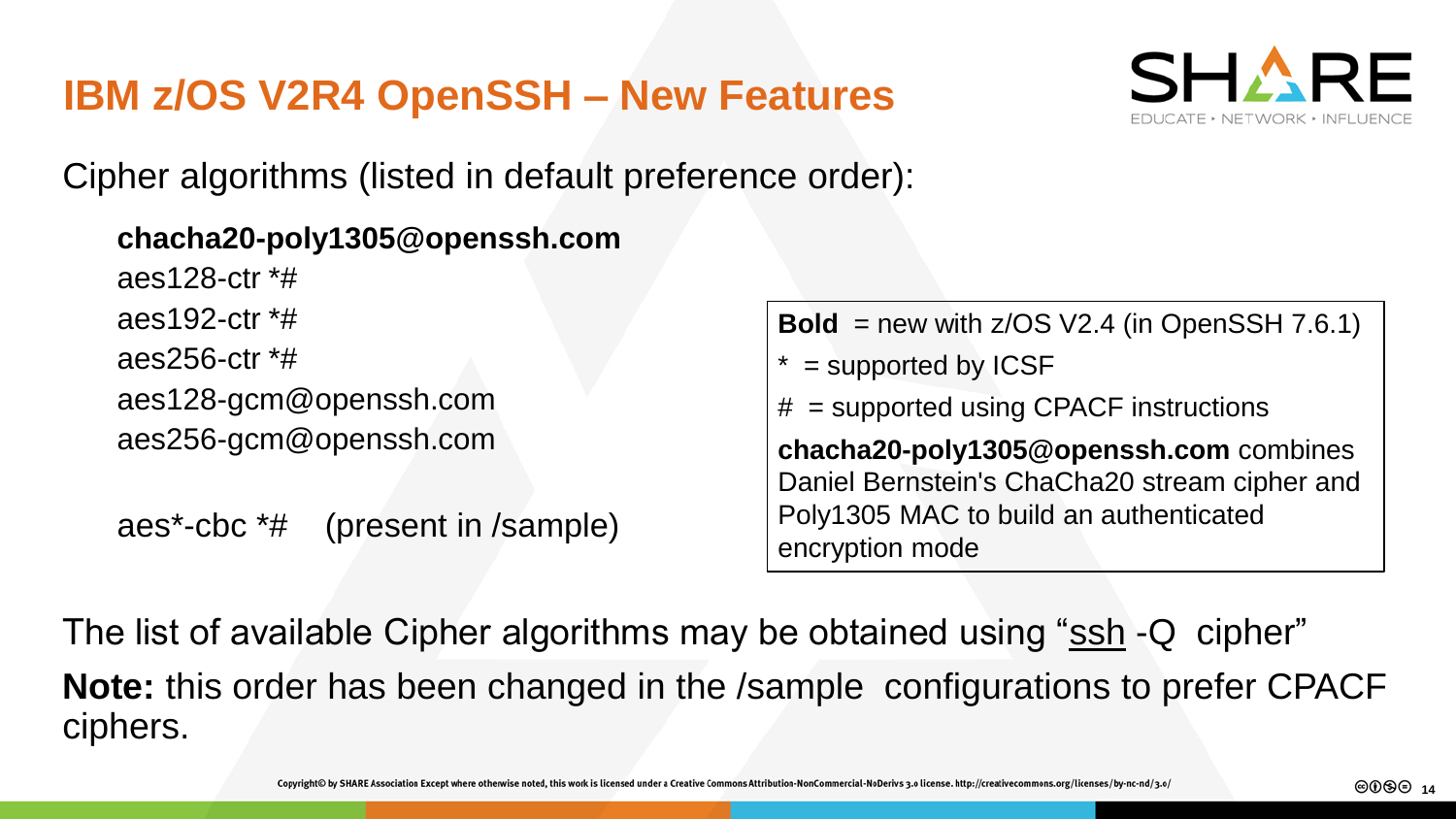

Mac algorithms (listed in default preference order):

hmac-sha2-256-etm@openssh.com \*# hmac-sha2-512-etm@openssh.com \*# hmac-sha1-etm@openssh.com \*# hmac-sha2-256 \*# hmac-sha2-512 $*$ # hmac-sha1 \*# umac-64-etm@openssh.com umac-128-etm@openssh.com umac-64@openssh.com umac-128@openssh.com

- $=$  supported by ICSF
- = supported using direct CPACF instructions

The list of available MAC algorithms may be obtained using "ssh -Q mac"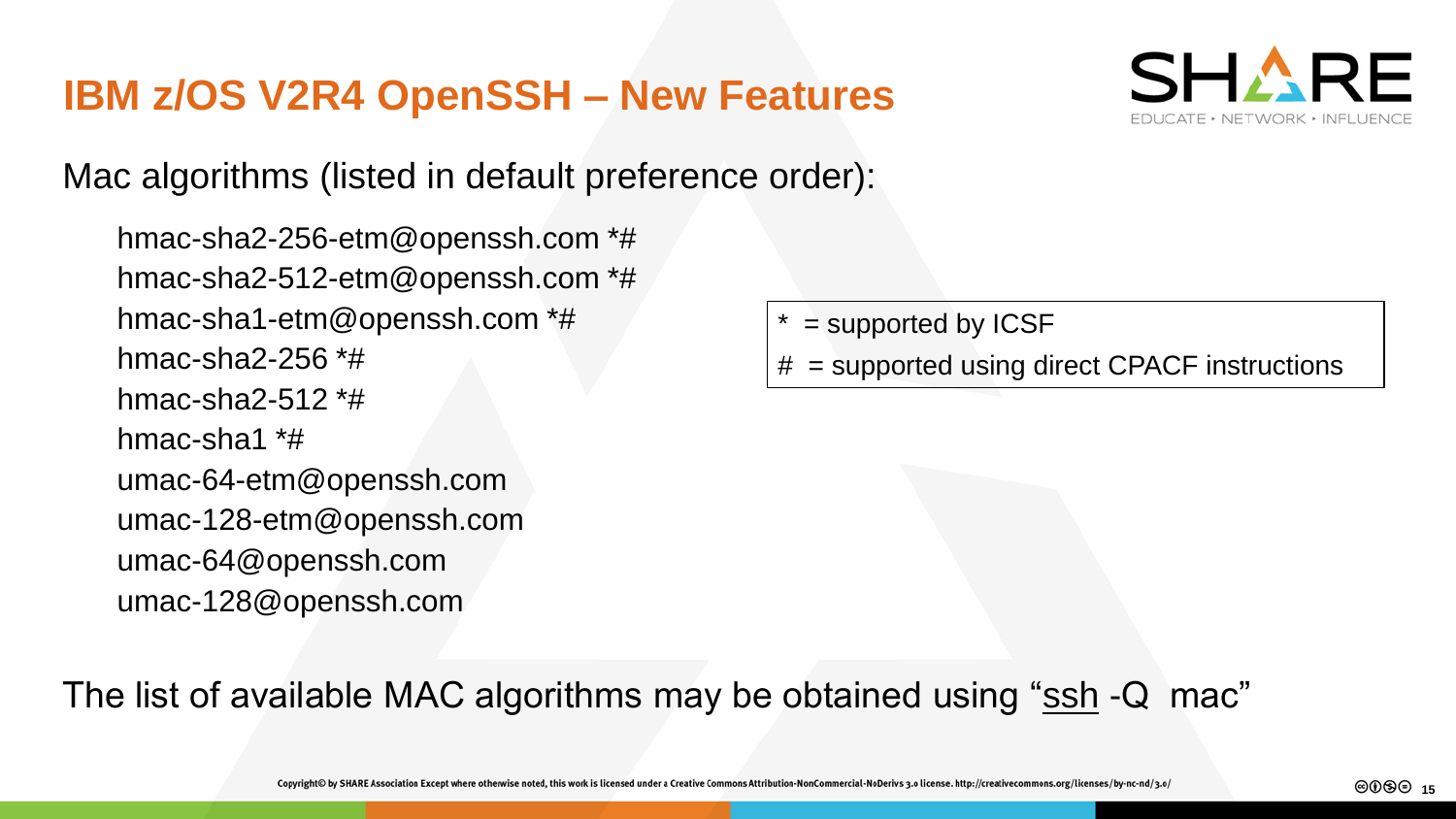

- Added a new proxy client command for use with the SSH client to navigate through a SOCKS proxy
	- Command name: ssh-proxyc
	- Used with the previously available SSH client "ProxyCommand" option
	- "ProxyFDPass yes" must specified in the ssh command
	- Example usage:

…

# In /etc/ssh/ssh\_config or user .ssh/config file Host ahost-behind-proxy.mydomain.com ProxyCommand /usr/bin/ssh-proxyc -p socksproxy.mydomain.com:8080 %h %p ProxyUseFDPass yes Host \*

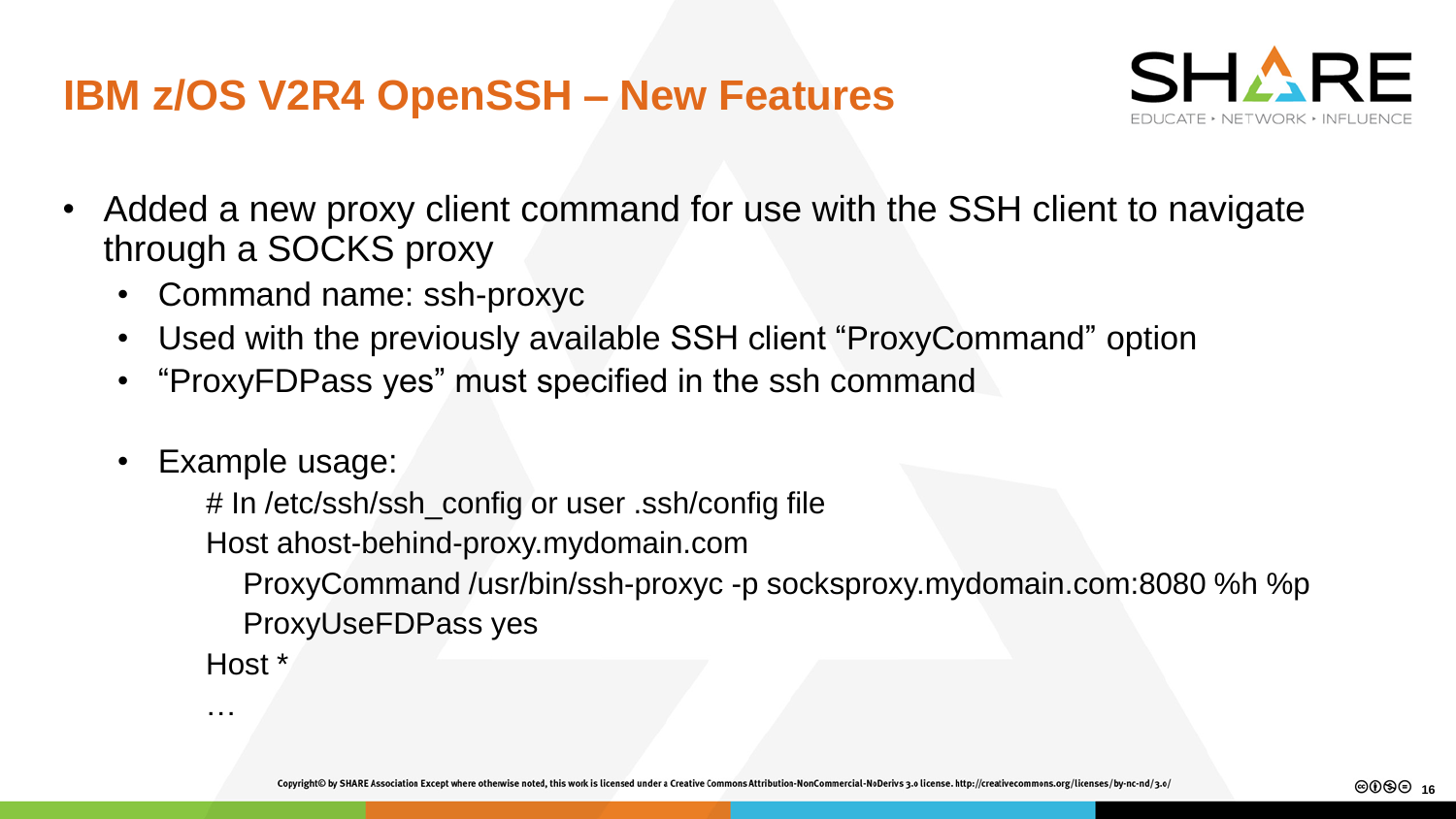

- Added the IP address and port to the SMF Type 119 "connection started" records (subtype 94, 95)
	- A new triplet section has been added to these subtypes
	- Allow customers to audit IP addresses for both successful and failed connections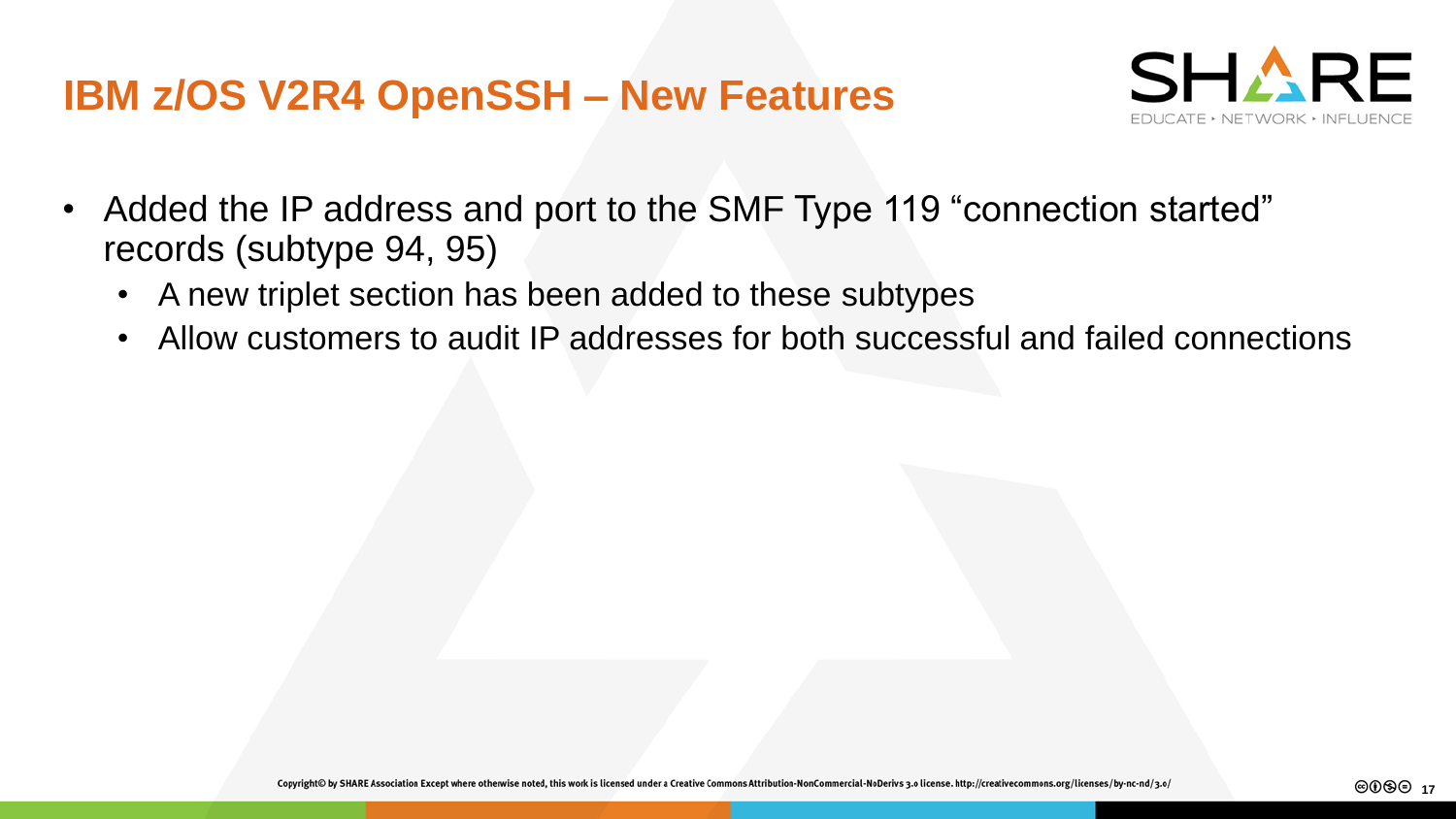## **IBM z/OS V2R4 OpenSSH – Installation Notes**



- New release (HOS2240) is included as base element in V2R4
- ICSF is required on pre-z14 machines for /dev/random and if ICSF crypto routines are used
- Verifying version

```
$ ssh -V
OpenSSH_7.6p1, OpenSSL 1.0.2h 3 May 2016
```
\$ /usr/sbin/sshd -d -t debug1: sshd version OpenSSH\_7.6, OpenSSL 1.0.2h 3 May 2016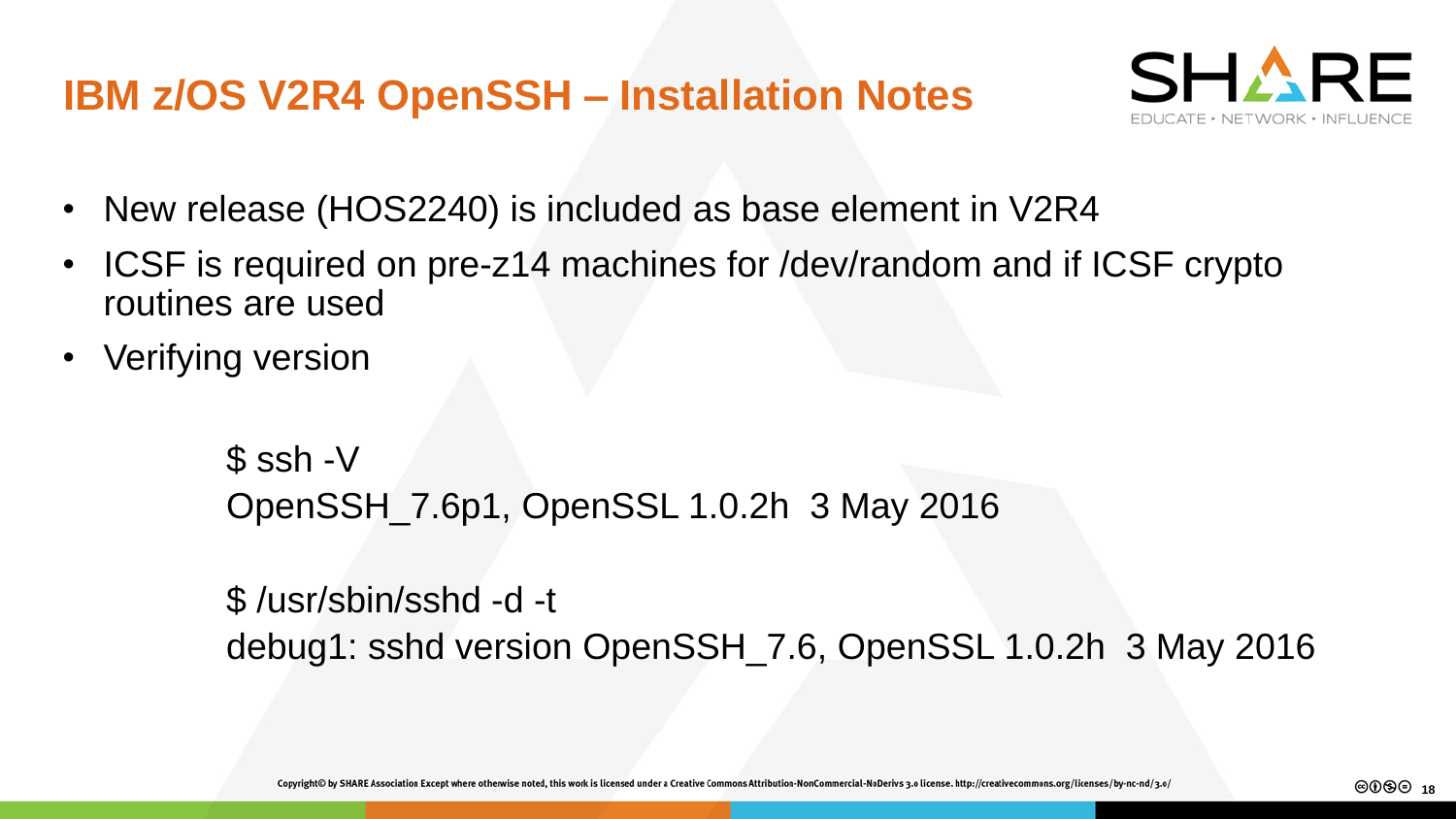

#### **No longer supported:**

- SSH Protocol version 1 is no longer supported (This has been disabled in the default configuration since HOS1130)
- Running without SSHD privilege separation is no longer supported (was already the default since HOS1120)
- Support for legacy v00 OpenSSH certs removed
- No longer supports pre-authentication compression by sshd. SSH clients will either need to support delayed compression or otherwise compression will not be negotiated for the session
- Remoted support for Blowish and RC4 ciphers and the RIPE-MD160 HMAC (Hash Message Authentication), specifically blowfish-cbc, cast128-cbc, arcfour, arcfour128, arcfour256, hmac-ripemd160, and hmac-ripemd160@openssh.com
- No longer supports RSA keys smaller than 1024 bits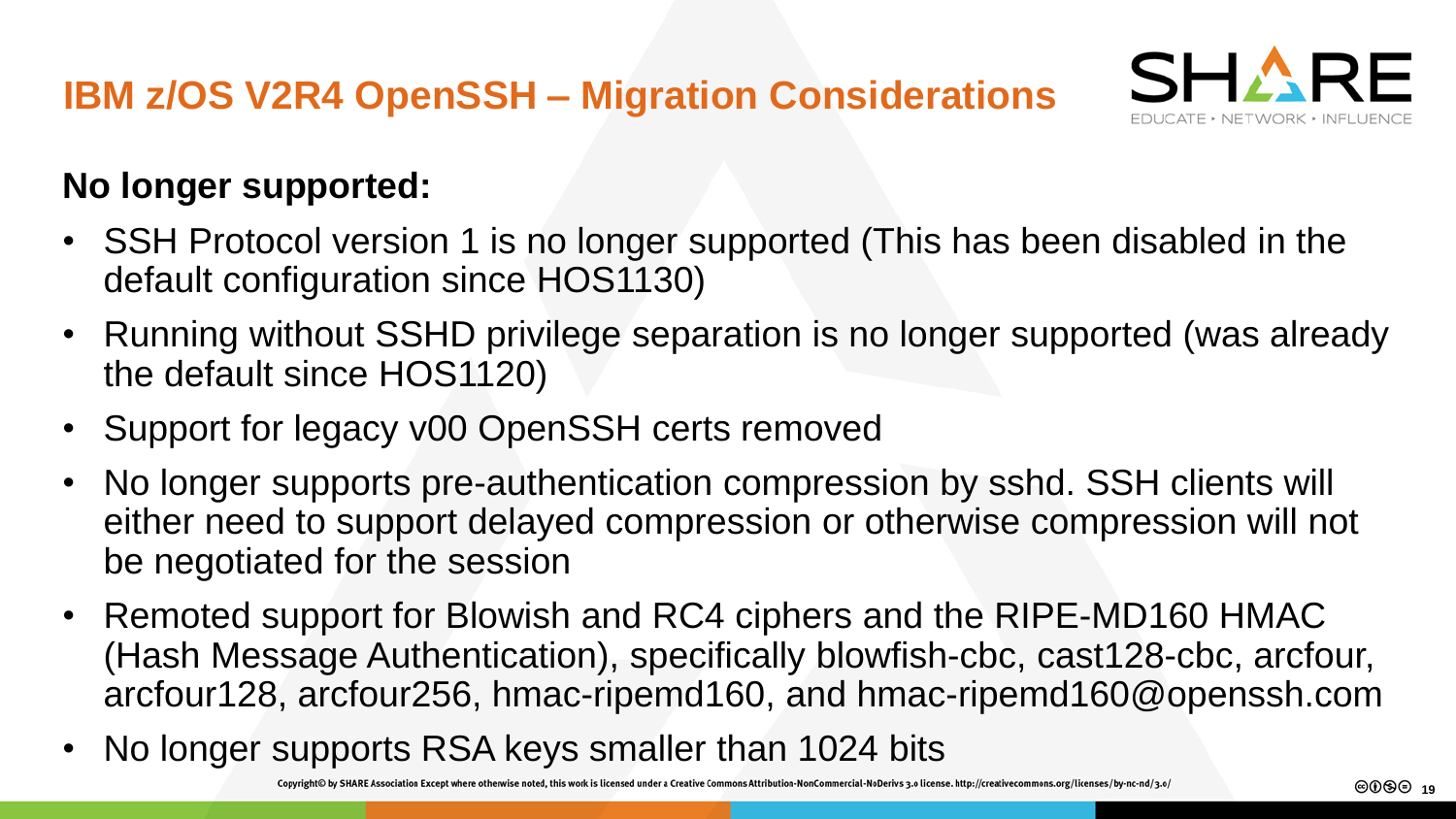

#### **The following options are no longer enabled by default:**

- root login using a password
- Support for the 1024-bit Diffie Hellman key exchange, specifically: diffie-hellman-group1-sha1
- Support for MD5-based and truncated MD5 and SHA1 HMAC algorithms, specifically: hmac-md5, hmac-md5-96@openssh.com, hmac-sha1- 96@openssh.com, hmac-md5-etm@openssh.com, hmacmd5-96 etm@openssh.com, hmac-sha1-96-etm@openssh.com
- Support for the Triple DES cipher, specifically: 3des-cbc
- Support for DSA (dss) user and host keys are no longer enabled by default (see more following)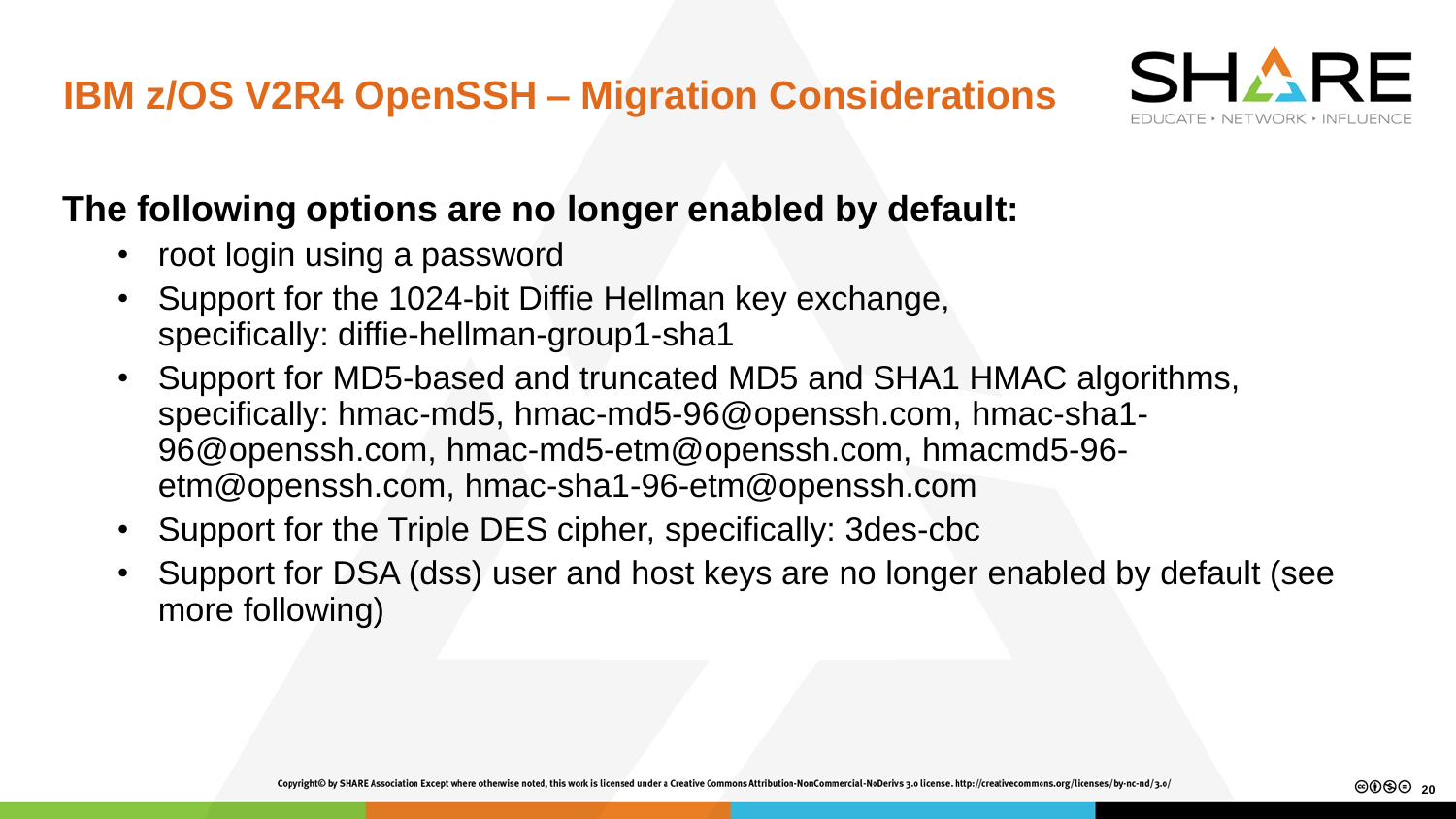

- **Authentication using key rings is done using ICSF**
	- This requires that you permit SAF/RACF read access to several algorithm resources in the CSFSERV class (**if they have been defined**)

CSFIQA, CSF1TRC, CSF1TRD, CSF1PKS, CSF1PKV, CSF1DVK, CSF1GAV

• If you have a cryptographic coprocessor card installed, then you must also permit read access to the following CSFSERV resources (**if they are defined**)

CSFDSG, CLSFDSV, CSFPKI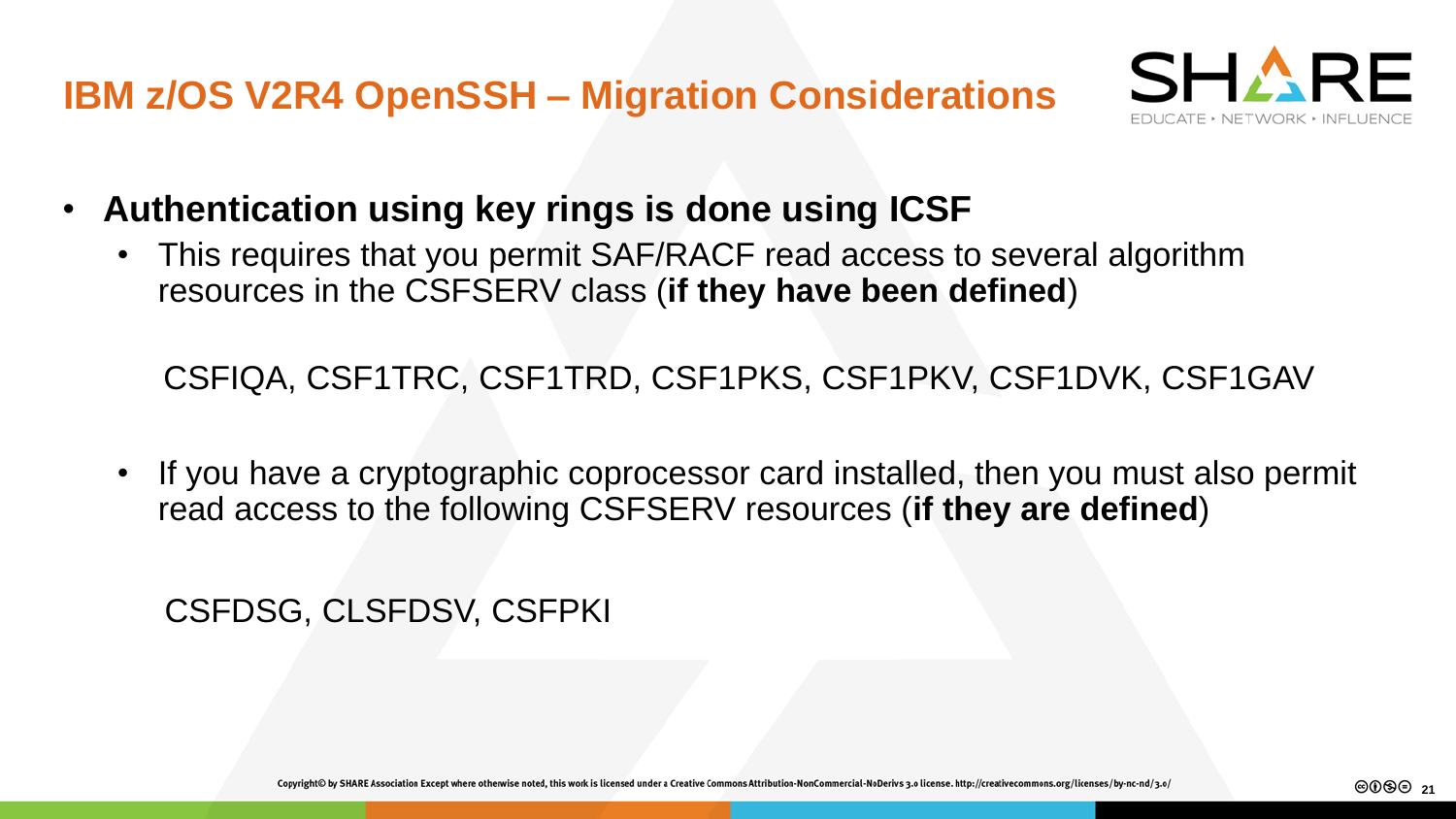

- **/etc/ssh/moduli configuration file**
	- Changed to support new group-exchange KEX algorithms with larger group sizes
	- Customers should copy /samples/moduli to /etc/ssh/moduli
		- Otherwise the use of these algorithms with larger groups will result in a long delay during connection to construct the new group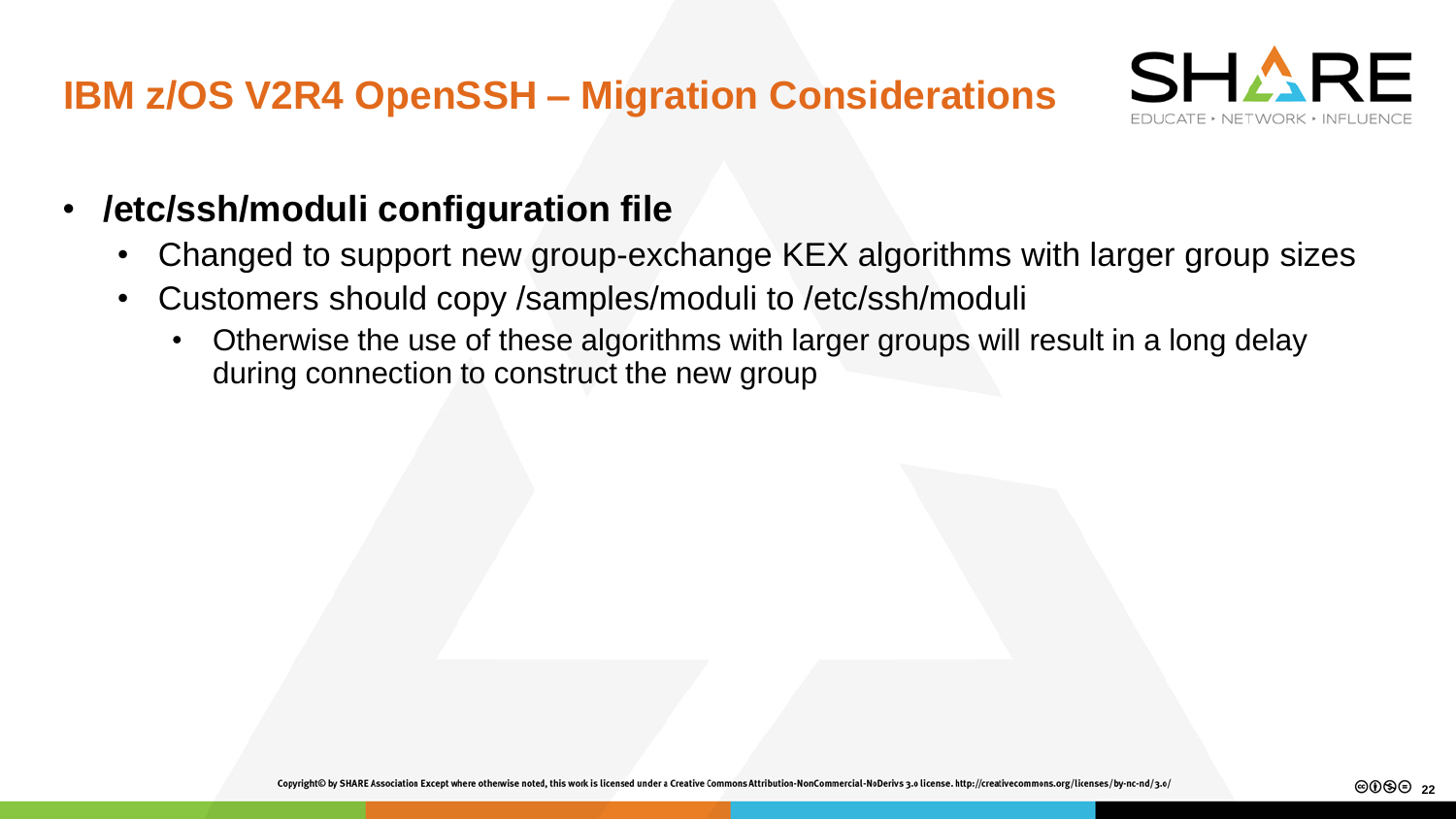

- **Support for DSA (dss) user and host keys are no longer enabled by default**
	- To continue use, enable them by adding the following to /etc/ssh/ssh\_config and /etc/ssh/sshd\_config, or \$HOME/.ssh/config file:

PubkeyAcceptedKeyTypes +ssh-dss

HostKeyAlgorithms +ssh-dss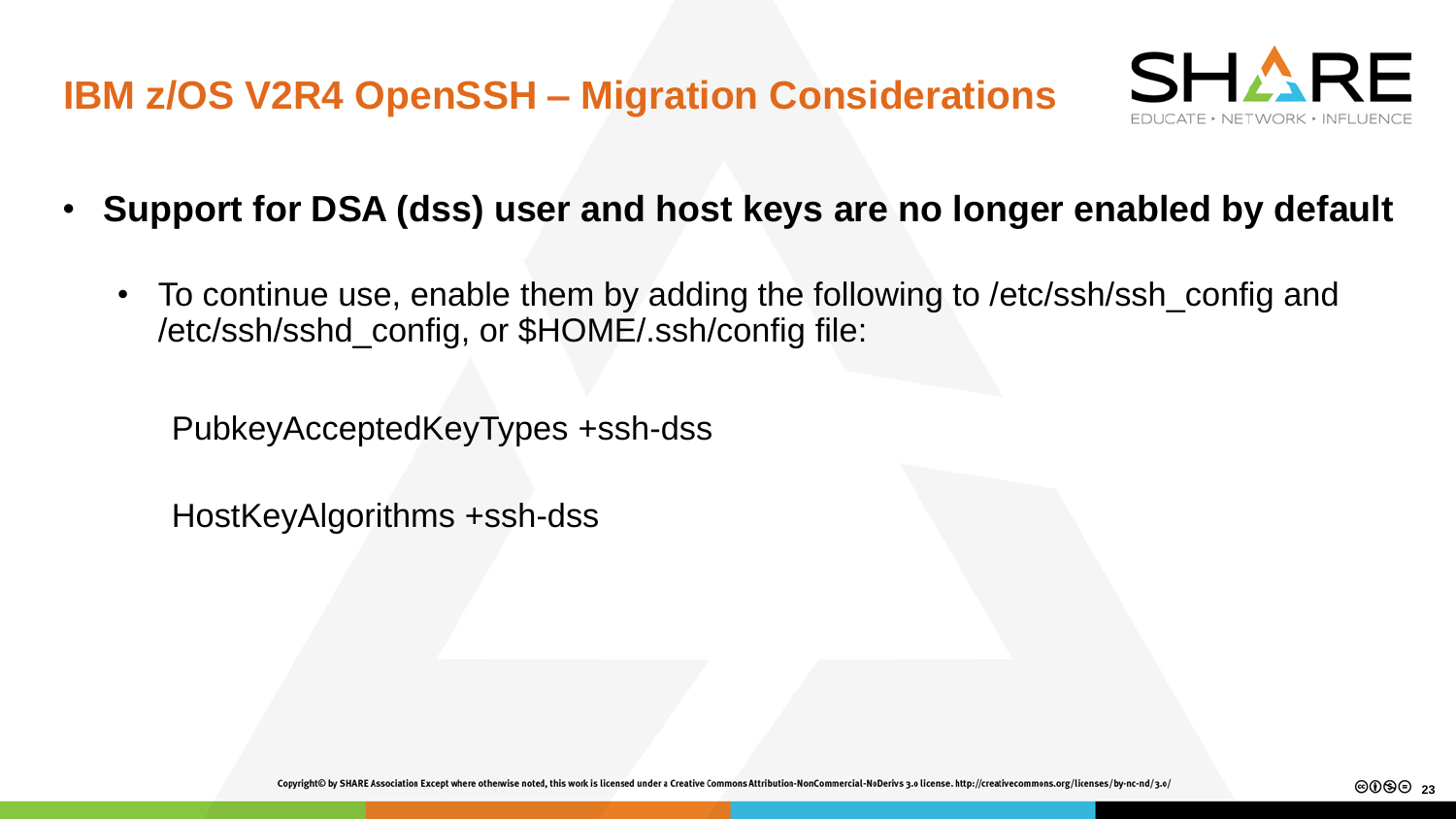

- **SSHD "UseDNS" option**
	- The default value for the UseDNS option changed from "yes" to "no"
	- With this change, sshd no longer converts a client's IP address back into a host name. This prevents the use of hostnames in Host match blocks in the configuration file, also causes host-based authentication to fail (which is not enabled by default)
	- Note: This option is re-enabled in /samples/sshd\_config for compatibility, but you may want to disable this so as to avoid DNS lookups during login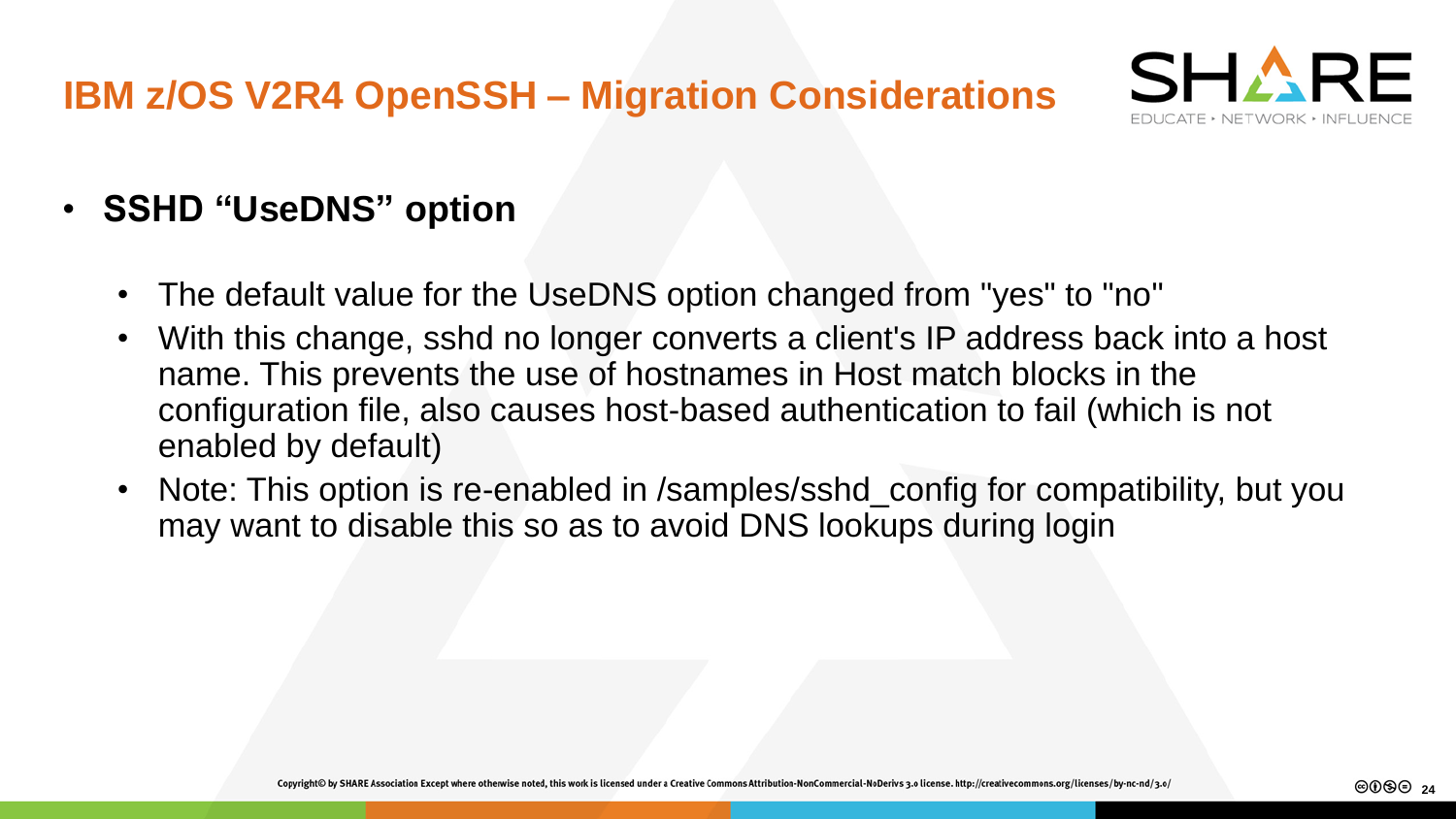

- **New/updated configuration options and updated sample configuration files**
	- Review existing configuration files (/etc/ssh/ssh\_config, /etc/ssh/, sshd\_config, /etc/ssh/zos\_ssh\_config, /etc/ssh/zos\_sshd\_config) to determine applicability of new features or the use of obsolete options.
	- Many new configuration options have been added through OpenSSH 7.6, and defaults for others have been changed
	- Customers should consider implementing the new versions of these configuration files in /samples

#### • **Perform the following steps.**

- 1. Copy the updated /samples/moduli to /etc/ssh/moduli
- 2. Compare their current ssh(d)\_config and zos\_ssh(d)\_config files with the new /samples and review the differences. Pay particular attention to uncommented options in the current installed configuration files that have changed or are obsolete.
- 3. Add or change options as required for the installation.
- 4. Test the new installation and configuration
- 5. See the User's Guide, "OpenSSH files" for more information on configuration options.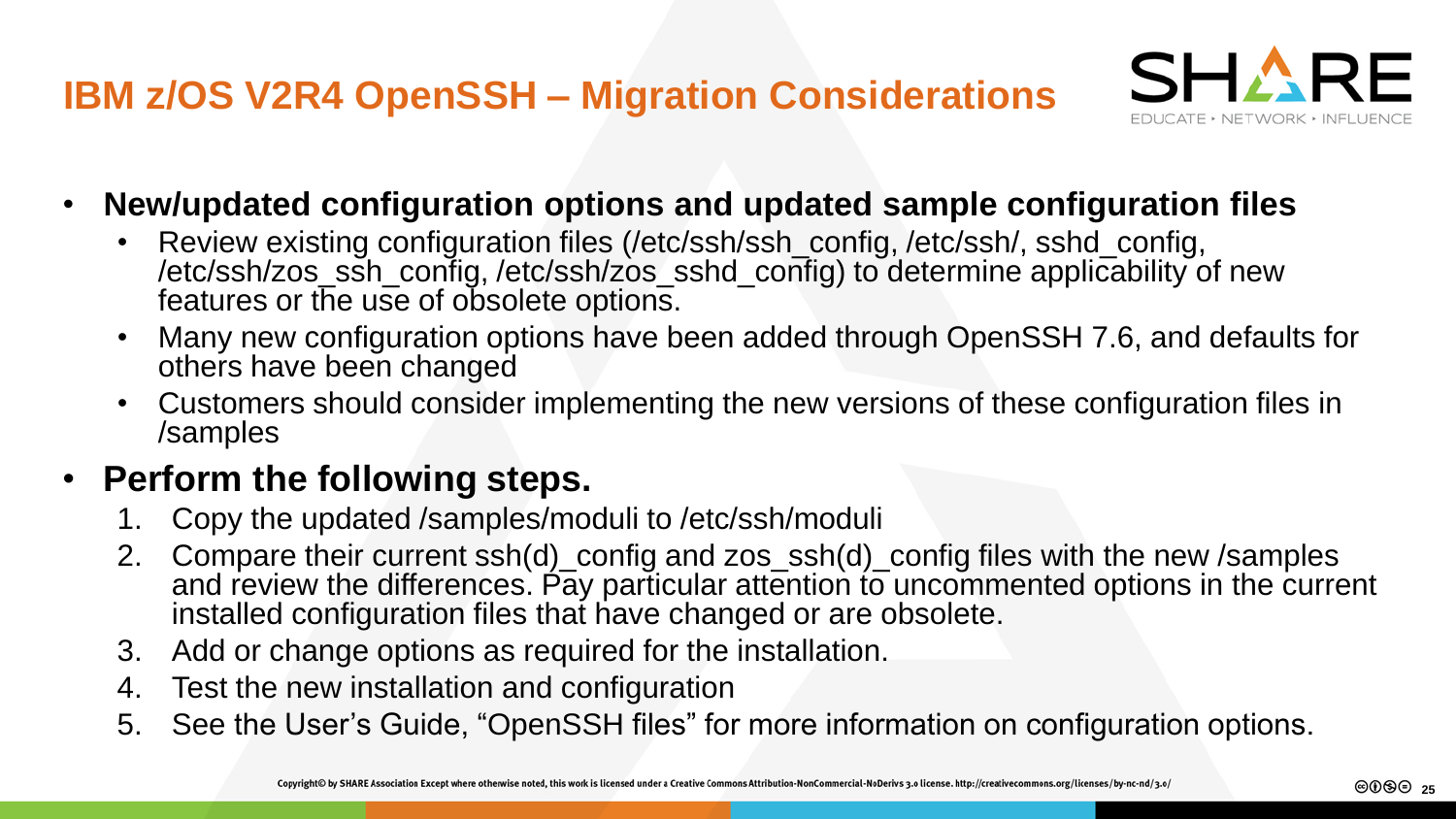

• **ICSF usage and sample configuration files**

**With this release (and feature extensions in previous V2R3 PTFs), most customers will not need to use ICSF for Ciphers and MACs. The defaults and sample configuration files will prefer and automatically use direct CPACF implementations for these algorithms, which will generally result in the best performance.**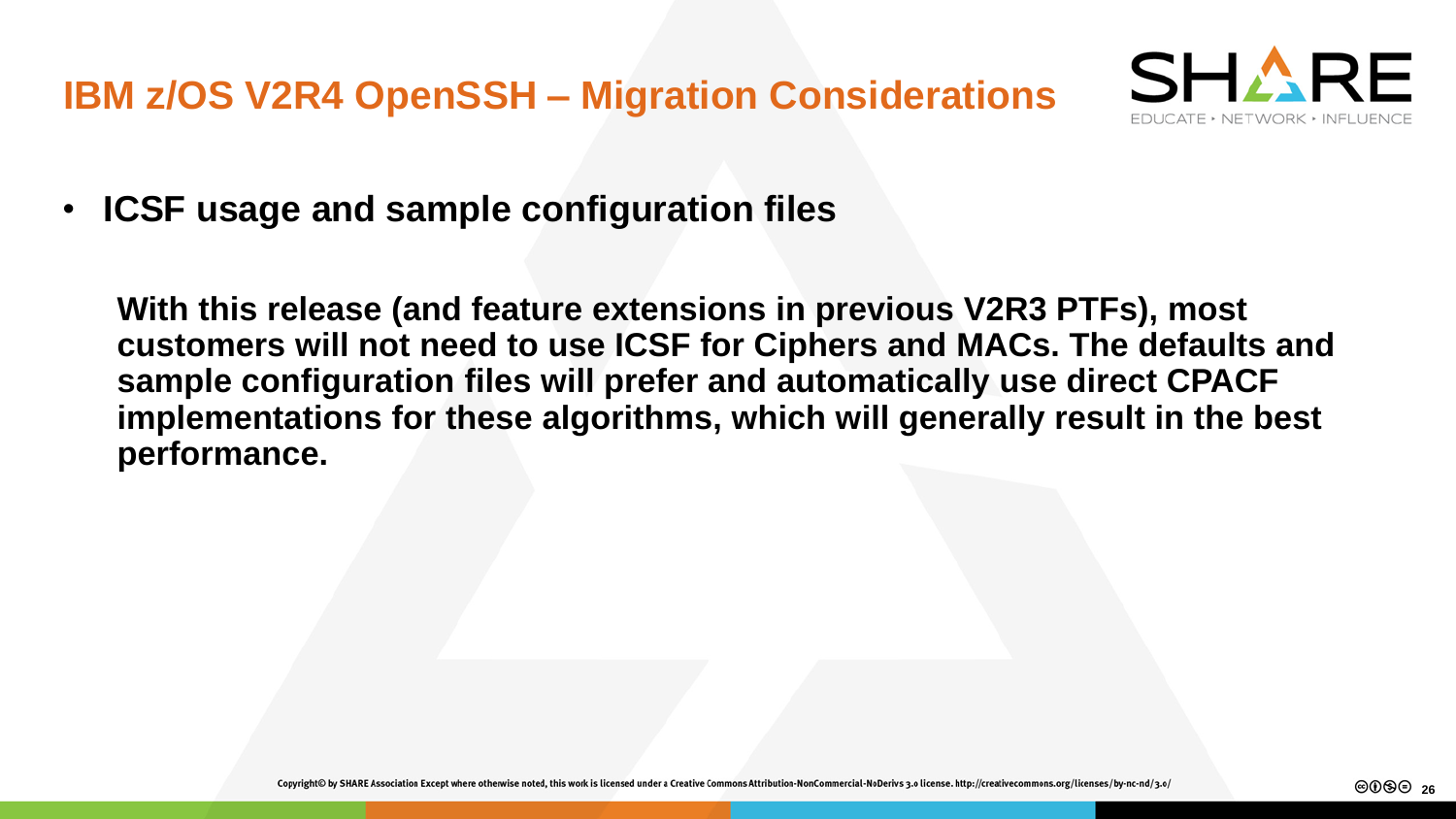

#### • **Migration Health Check**

APAR OA57724 provides a Health Check that can be used with z/OS V2R3 to check your default system configuration files for possible usage of features that are obsolete.

#### • **Consider zERT as part of your migration**

Customers with many OpenSSH connections that use varied configuration options may wish to use zERT to collection SMF 119 records that can be audited to see which connections are being made and what algorithms they are using. Popular SMF reporting tools include zERT SMF 119 record support.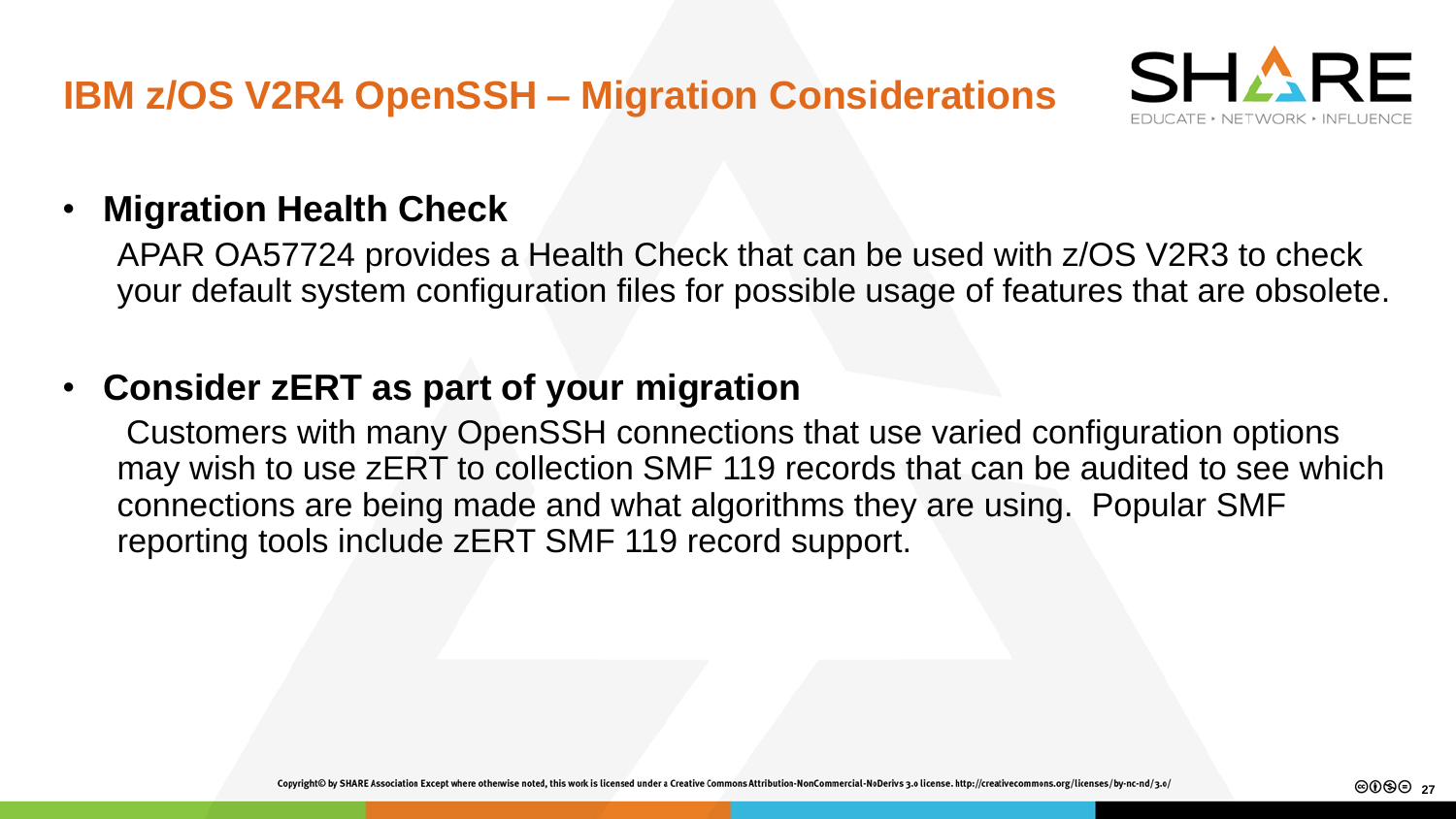**IBM z/OS V2R4 OpenSSH – Configuration and Tuning**



- **Our guide for setup and tuning z/OS OpenSSH**
	- Common install customization path
	- ICSF (for /dev/random)
	- LE tuning
	- etc.

#### **"IBM z/OS OpenSSH - Quick Install Guide"**

<http://dovetail.com/docs/pt-quick-inst/index.html>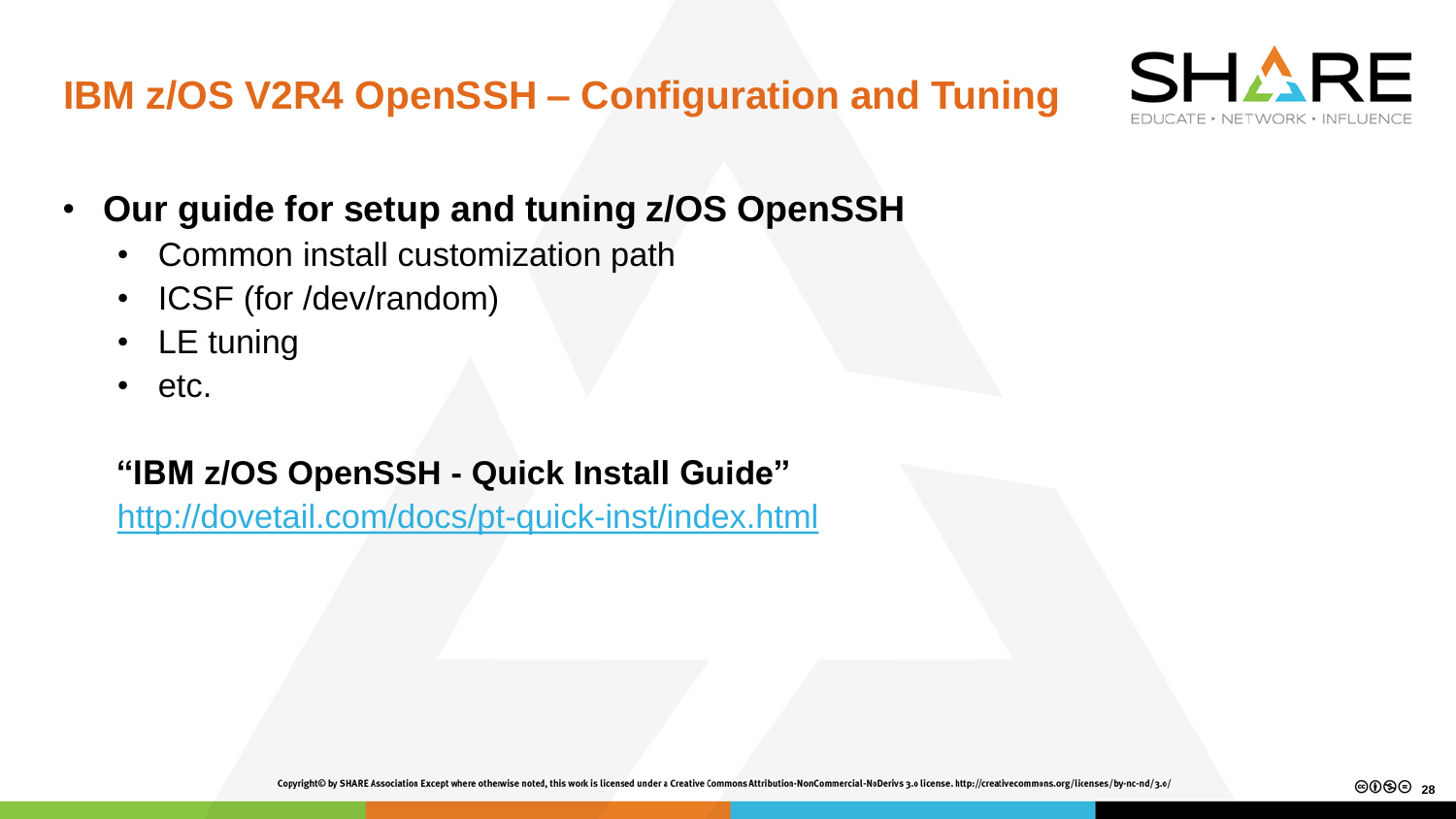#### **IBM z/OS V2R4 OpenSSH – Publications**



- z/OS OpenSSH V2R4 User's Guide: SC27-6806-40
- z/OS V2R4 Announcement letter
- z/OS V2R3 Statement of Direction: ENYS 217-536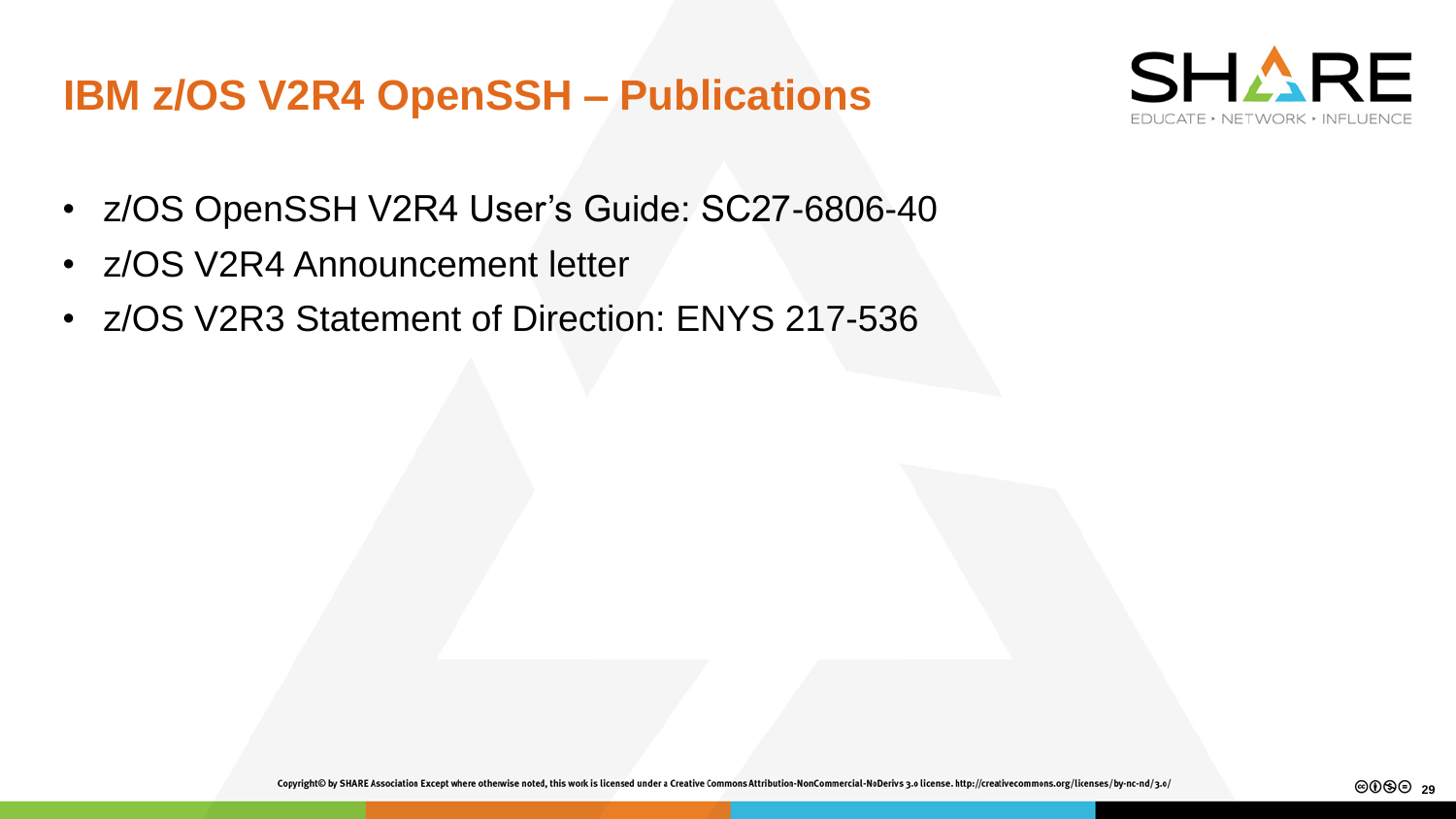#### **IBM z/OS V2R4 OpenSSH – References**



- OpenSSH http://www.openssh.org/
- OpenSSL http://www.openssl.org/
- Dovetailed Technologies: http://dovetail.com
- http://dovetail.com/docs/pt-quick-inst/index.html "z/OS OpenSSH Quick Install Guide"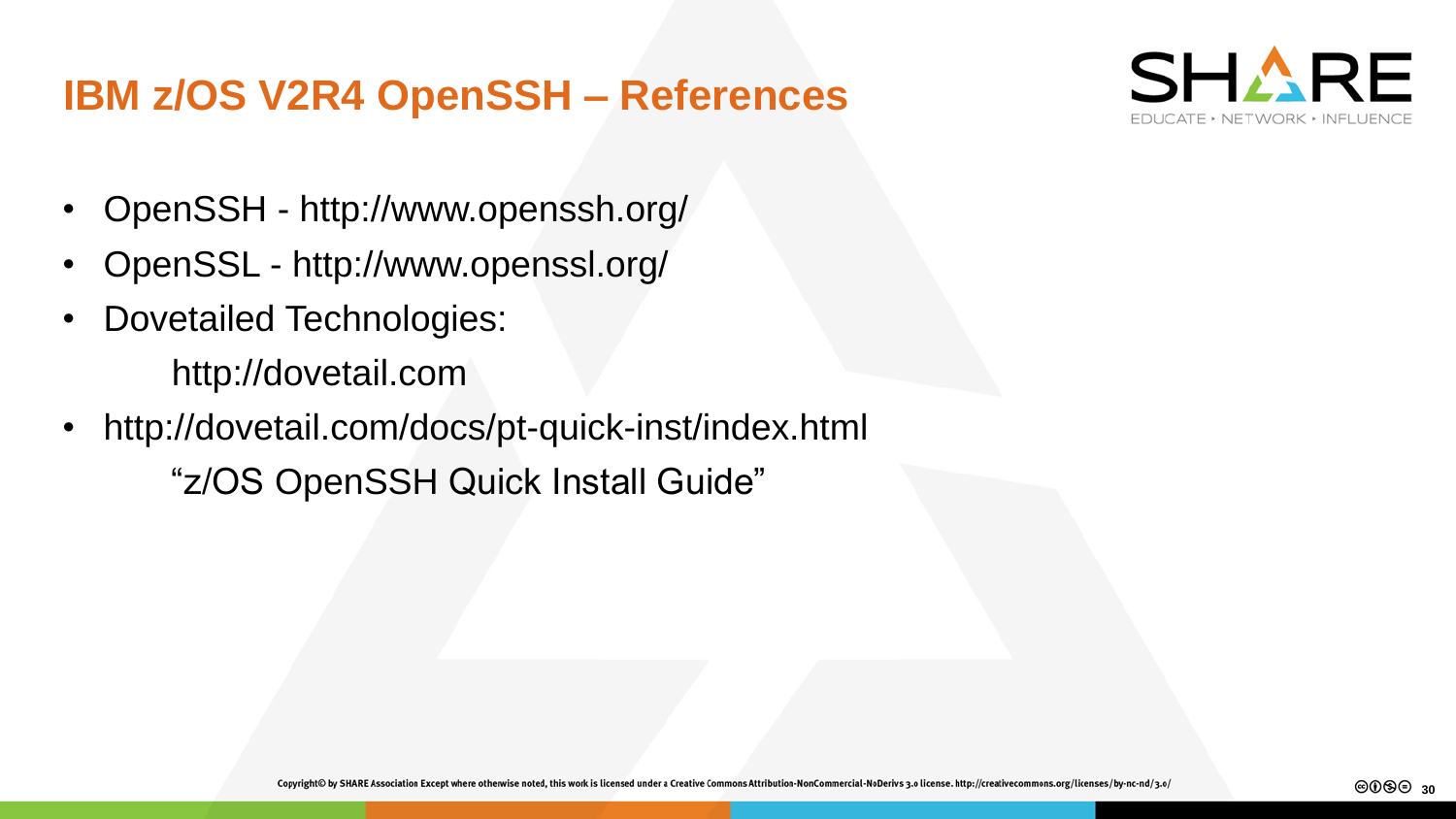# **SHARE Security Warrior – Digital Badge**

- Fill out survey at <http://bit.ly/SHARE25241>
- Enter code, 137
- Respond to technical question with the correct answer



#SHAREpgh **to** the